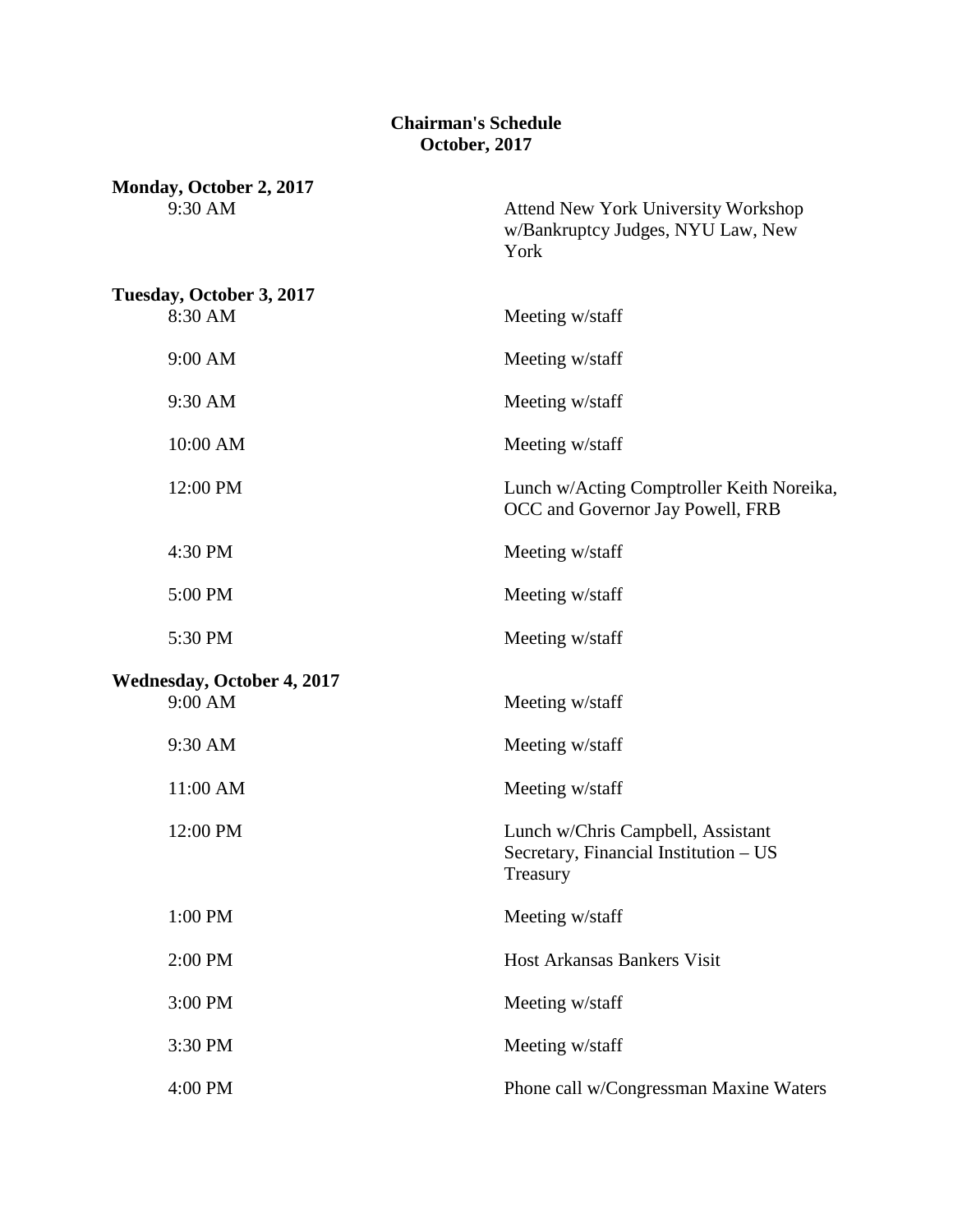| 4:15 PM                              | Meeting w/staff                                                                                       |
|--------------------------------------|-------------------------------------------------------------------------------------------------------|
| Thursday, October 5, 2017<br>9:00 AM | Meeting w/staff                                                                                       |
| 9:30 AM                              | Meeting w/staff                                                                                       |
| 11:00 AM                             | Meeting w/staff                                                                                       |
| 11:30 AM                             | Meeting w/staff                                                                                       |
| 12:30 PM                             | Lunch w/Dan Tarullo, Former Governor,<br><b>FRB</b>                                                   |
| 2:00 PM                              | Meeting w/staff                                                                                       |
| 3:00 PM                              | Meeting w/staff                                                                                       |
| 3:30 PM                              | Meeting w/staff                                                                                       |
| 4:00 PM                              | Meeting w/staff                                                                                       |
| 4:15 PM                              | Phone call w/Craig Phillips, US Treasury                                                              |
| 5:00 PM                              | Meeting w/staff                                                                                       |
| Friday, October 6, 2017<br>8:00 AM   | Phone call w/Scott Powell, CE - Santander<br><b>Bank</b>                                              |
| 9:00 AM                              | Meeting w/staff                                                                                       |
| 10:00 AM                             | Meeting w/staff                                                                                       |
| 11:00 AM                             | Meeting w/staff                                                                                       |
| 12:00 PM                             | Lunch w/Director Annie Donovan,<br><b>Community Development Financial</b><br><b>Institutions Fund</b> |
| 1:30 PM                              | Meeting w/staff                                                                                       |
| 2:30 PM                              | Meeting w/staff                                                                                       |
| 3:30 PM                              | Meeting w/staff                                                                                       |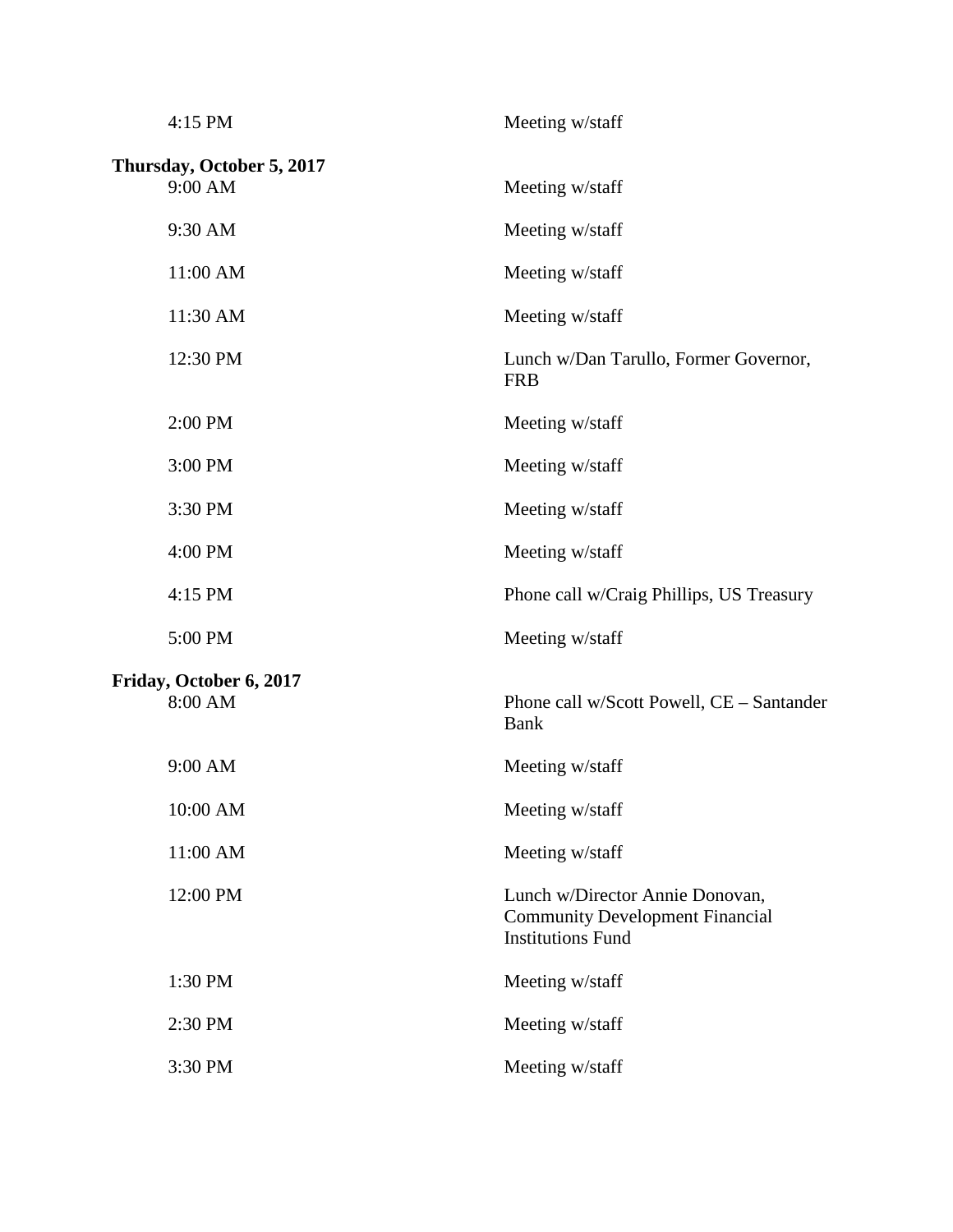| 4:00 PM                                            | Meeting w/staff                                                               |
|----------------------------------------------------|-------------------------------------------------------------------------------|
| Monday, October 9, 2017                            |                                                                               |
| Federal Holiday – Columbus Day – Government Closed |                                                                               |
| Tuesday, October 10, 2017<br>9:00 AM               | Meeting w/staff                                                               |
| 10:00 AM                                           | Meeting w/staff                                                               |
| 10:30 AM                                           | Meeting w/staff                                                               |
| 11:30 AM                                           | Meeting w/Axel Weber, Chairman - UBS<br>Group-AG                              |
| 12:30 PM                                           | Meeting w/staff                                                               |
| 1:30 PM                                            | Remarks – CFC Kick-off                                                        |
|                                                    | Travel: 10/10 – 11 to Quebec, Canada via Montreal to speak at IADI Conference |
| Wednesday, October 11, 2017<br>$8:00 AM - 5:00 PM$ | Attend IADI Conference – Quebec City                                          |
| Thursday, October 12, 2017<br>12:45 PM             | <b>Attend US Treasury Regulator Roundtable</b><br><b>IMF</b> Building         |
| 2:15 PM                                            | Meeting w/Tom Curry, Former Comptroller,<br><b>OCC</b>                        |
| 3:00 PM                                            | Meeting w/staff                                                               |
| 4:30 PM                                            | Meeting w/staff                                                               |
| 6:15 PM                                            | Meeting w/Bill Coen, BIS                                                      |
| Friday, October 13, 2017<br>8:00 AM                | Breakfast w/Daniele Nouy, European<br>Central Bank (ECB) Supervisory Board    |
| 9:15 AM                                            | Remarks $-7th$ Annual FDIC Consumer<br><b>Research Conference</b>             |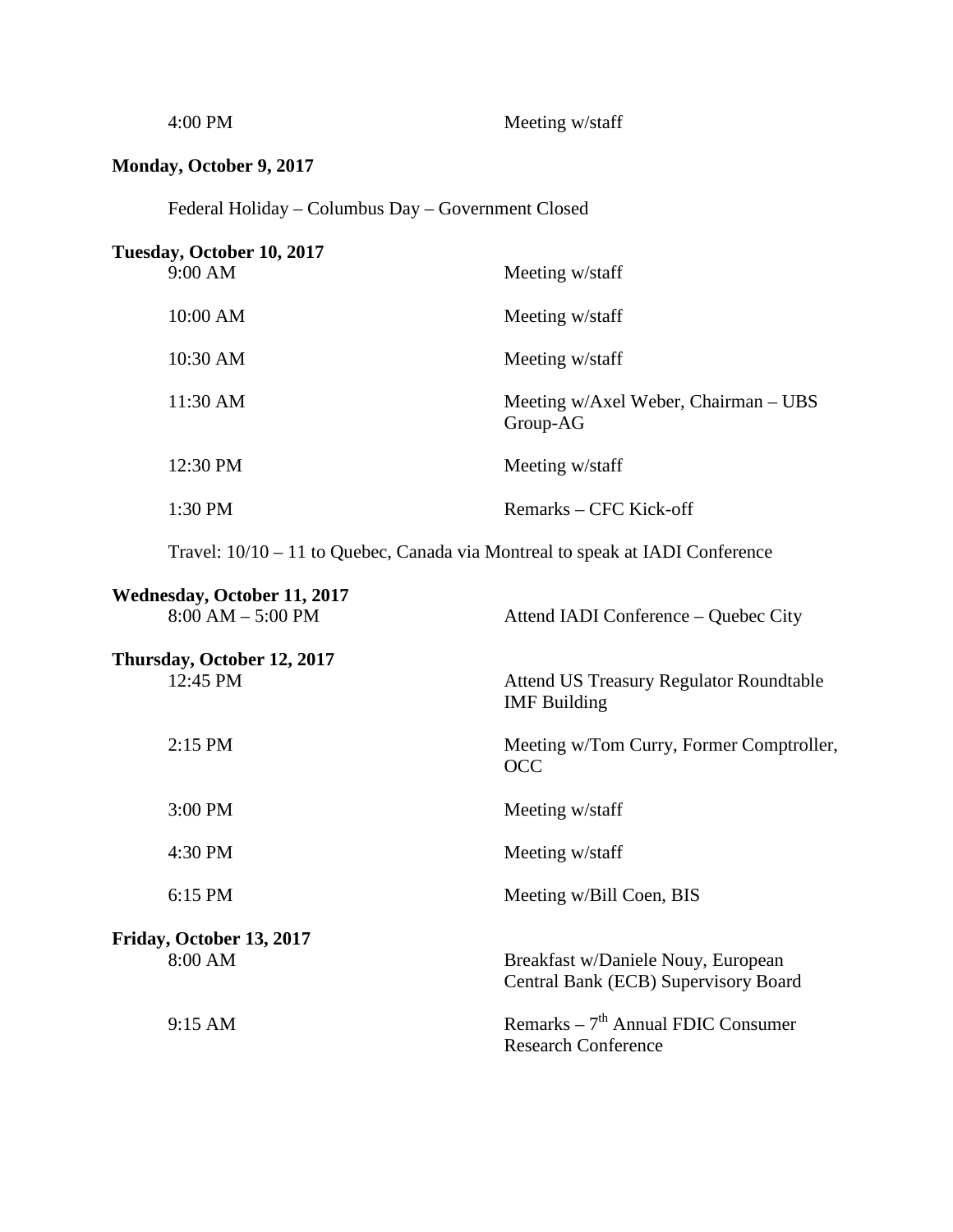| 10:00 AM                              | Meeting w/Sam Woods, Deputy Governor<br><b>Bank of England</b>                                                      |
|---------------------------------------|---------------------------------------------------------------------------------------------------------------------|
| 12:30 PM                              | Lunch w/UK and US Financial Regulators -<br><b>British Embassy Residence</b>                                        |
| 2:15 PM                               | Meeting w/Dr. Levin Holle, Director<br>General of Financial Market Policy,<br>Germany's Federal Ministry of Finance |
| 3:00 PM                               | Meeting w/staff                                                                                                     |
| 4:00 PM                               | Meet and Greet w/Managing Director of<br>Columbian Financial Institution – Guarantee<br>Fund                        |
| 4:15 PM                               | Meeting w/staff                                                                                                     |
| 5:00 PM                               | Meeting w/Sir Jon Cunliffe, Bank of<br>England                                                                      |
| Monday, October 16, 2017              |                                                                                                                     |
| 8:00 AM                               | <b>Breakfast w/Steve Harris</b>                                                                                     |
| 9:00 AM                               | Meeting w/staff                                                                                                     |
| 9:30 AM                               | Meeting w/staff                                                                                                     |
| 10:30 AM                              | Meeting w/staff                                                                                                     |
| 12:00 PM                              | Lunch w/Sarah Raskin, Duke University,<br>School of Law                                                             |
| 2:00 PM                               | Attend Systemic Risk Council Roundtable -<br>Allen and Overy, LLP                                                   |
| 3:30 PM                               | Meeting w/FDIC Vice Chairman Hoenig                                                                                 |
| 3:45 PM                               | Meeting w/staff                                                                                                     |
| 4:00 PM                               | Meeting w/staff                                                                                                     |
| 5:00 PM                               | Meeting w/staff                                                                                                     |
| Tuesday, October 17, 2017<br>10:00 AM | FDIC Board of Directors Meeting                                                                                     |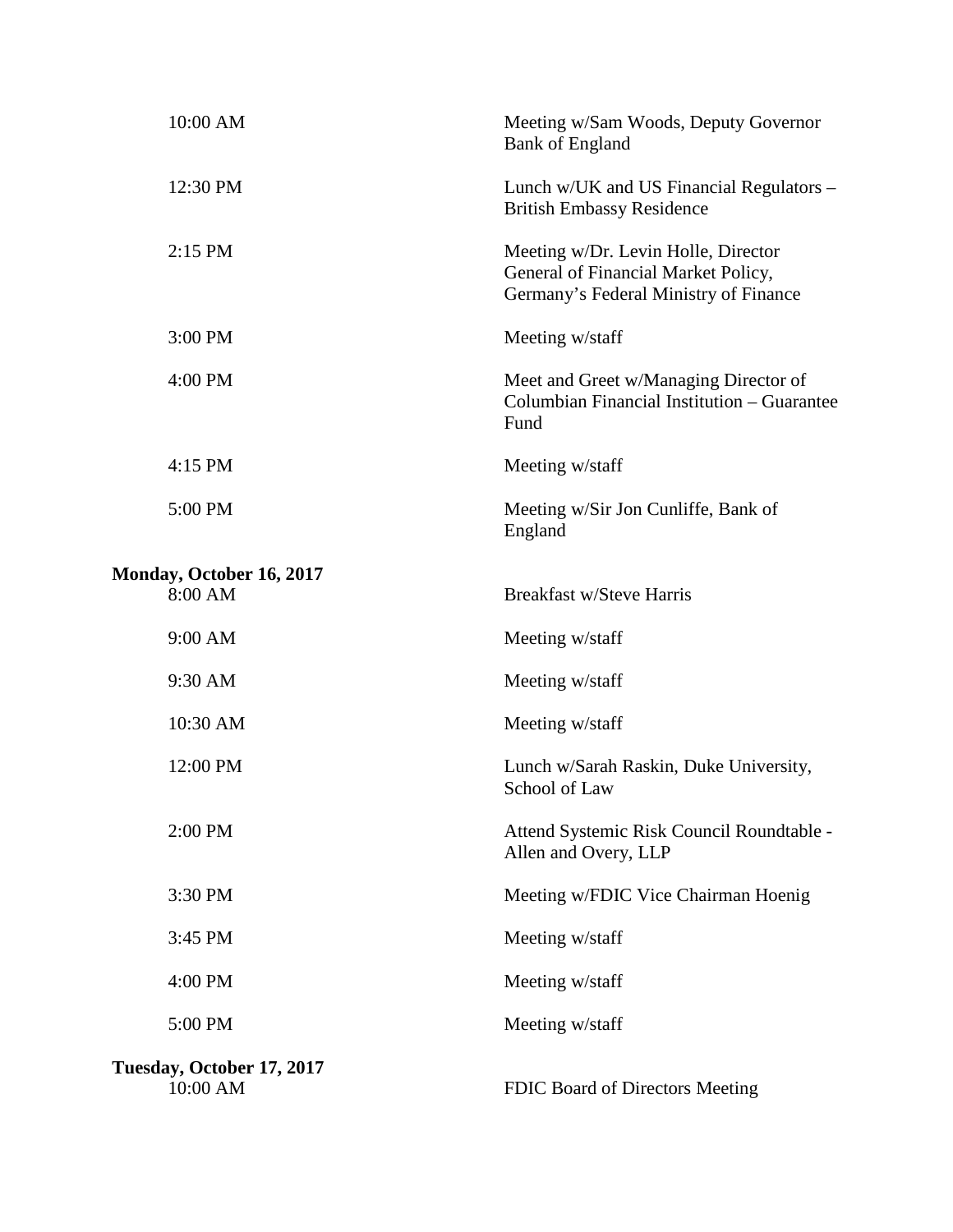| 11:00 AM                                      | Meeting w/staff                                                                                                          |
|-----------------------------------------------|--------------------------------------------------------------------------------------------------------------------------|
| 11:30 AM                                      | Lunch w/Richard Cordray, Director, CFPB                                                                                  |
| 1:00 PM                                       | Meeting w/staff                                                                                                          |
| 2:00 PM                                       | Meeting w/staff                                                                                                          |
| 2:30 PM                                       | Phone call w/Christopher Giancarlo, Chair,<br><b>CFTC</b>                                                                |
| 4:00 PM                                       | Attend 2017 FBIIC Senior Leaders Meeting<br><b>US</b> Treasury                                                           |
| 6:00 PM                                       | Meeting w/staff                                                                                                          |
| <b>Wednesday, October 18, 2017</b><br>9:00 AM | Meeting w/FDIC Advisory Committee on<br><b>Economic Inclusion</b>                                                        |
| 11:00 AM                                      | Meeting w/staff                                                                                                          |
| 4:00 PM                                       | Meeting w/staff                                                                                                          |
| 4:30 PM                                       | Meeting w/staff                                                                                                          |
| Thursday, October 19, 2017                    |                                                                                                                          |
| 8:00 AM                                       | Meeting w/Bob Thomas, Worldwide<br><b>Speakers Group</b>                                                                 |
| 9:30 AM                                       | Meeting w/staff                                                                                                          |
| 10:30 AM                                      | Meeting w/staff                                                                                                          |
| 11:00 AM                                      | Meeting w/staff                                                                                                          |
| 12:30 PM                                      | Meeting w/staff                                                                                                          |
| 1:30 PM                                       | Meeting w/staff                                                                                                          |
| 3:00 PM                                       | Meeting w/staff                                                                                                          |
| 4:30 PM                                       | Phone call w/Governor Jay Powell, FRB;<br>Acting Comptroller Keith Noreika, OCC<br>and Vice Chairman Randal Quarles, FRB |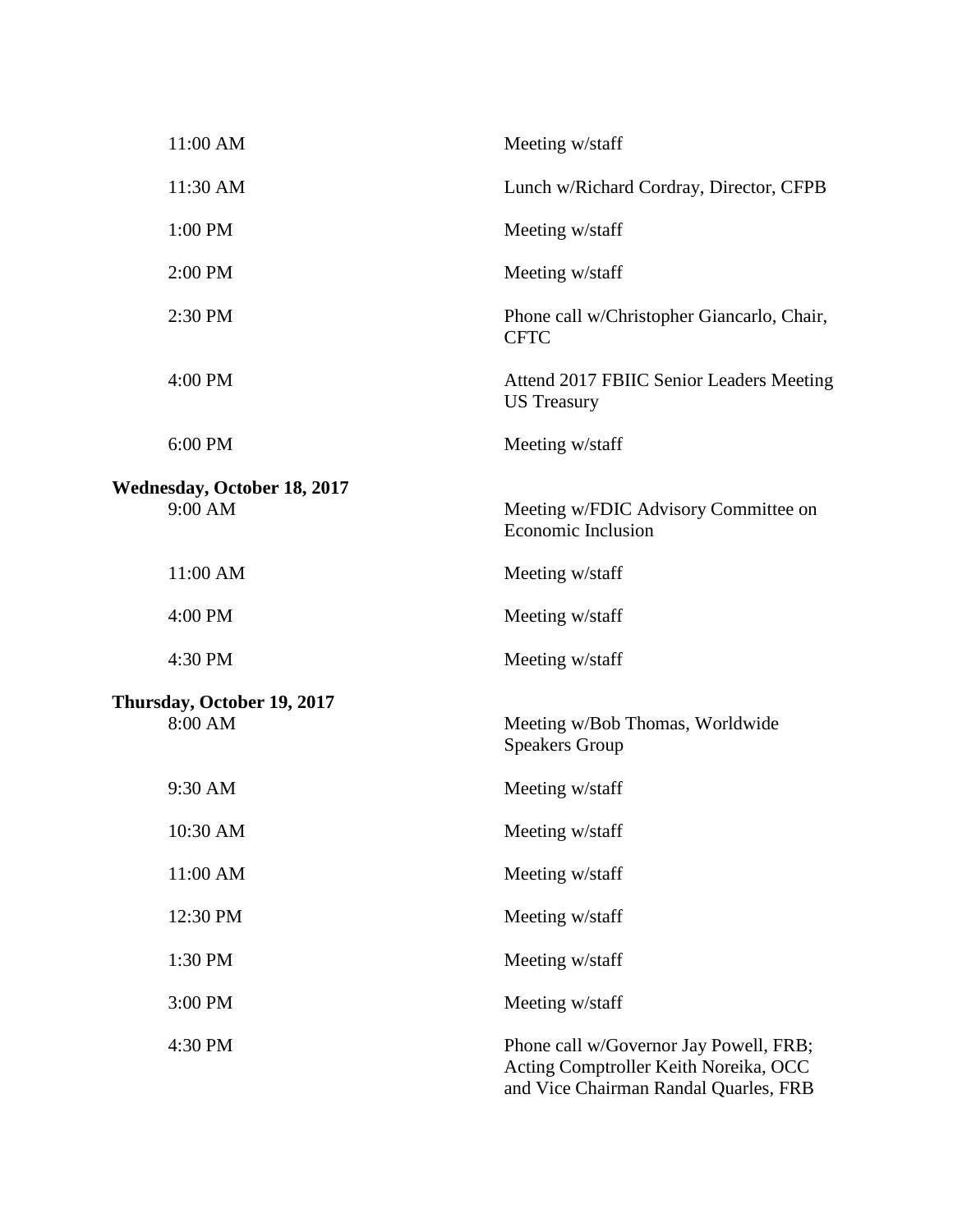| $5:00 \text{ PM}$ | Meeting w/staff |
|-------------------|-----------------|
| 5:30 PM           | Meeting w/staff |

**Friday, October 20, 2017** 9:00 AM Meeting w/staff 10:00 AM Meeting w/staff 11:30 AM Meeting w/staff 12:00 PM Lunch w/Jay Lerner, FDIC IG 1:00 PM Meeting w/staff 1:15pm Phone call w/Vice Chairman Randal Quarles, FRB 1:30 PM Meeting w/staff 2:30 PM Meeting w/staff 3:00 PM Meeting w/staff 3:30 PM Meeting w/staff 4:00 PM Meeting w/staff 4:30 PM Meeting w/staff

#### **Monday, October 23, 2017**

Travel: Remarks at Springfield, IL Inauguration Event

| Tuesday, October 24, 2017 |                                                   |
|---------------------------|---------------------------------------------------|
| 9:00 AM                   | <b>Host Wisconsin Bankers Visit</b>               |
| 10:00 AM                  | Meeting w/staff                                   |
| 11:00 AM                  | Meeting w/staff                                   |
| 12:15 PM                  | Lunch w/John Dugan, Covington and<br>Burling, LLP |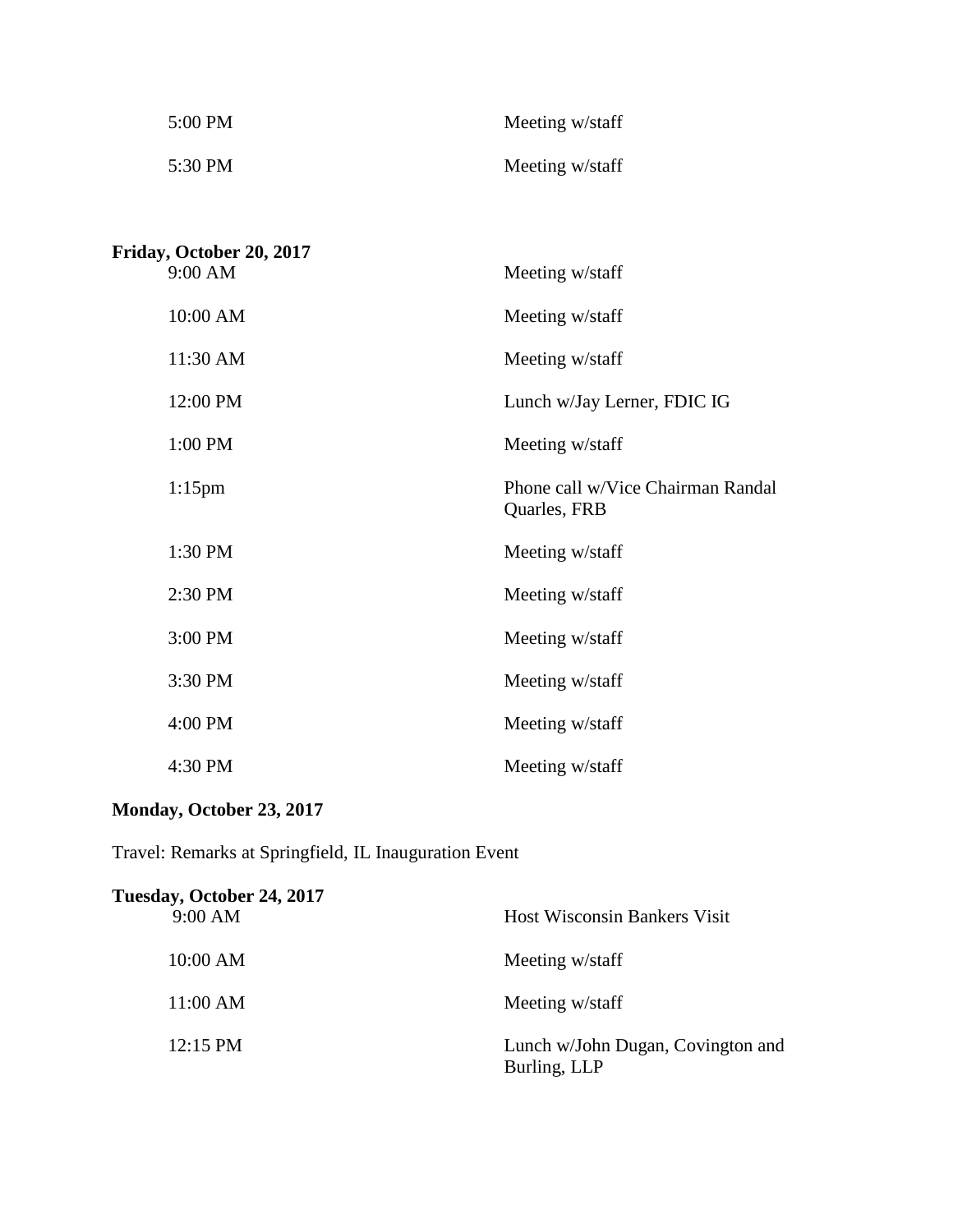| 1:30 PM                                       | Meeting w/staff                                                                                      |
|-----------------------------------------------|------------------------------------------------------------------------------------------------------|
| 2:30 PM                                       | Meeting w/staff                                                                                      |
| 3:00 PM                                       | Meeting w/Bob Barnett, Williams and<br>Connolly, LLP                                                 |
| 4:30 PM                                       | Meeting w/staff                                                                                      |
| 5:00 PM                                       | Remarks – RMS Reception                                                                              |
| 5:00 PM                                       | Meeting w/staff                                                                                      |
| <b>Wednesday, October 25, 2017</b><br>9:00 AM | Meeting w/staff                                                                                      |
| 9:30 AM                                       | Phone call w/Sir Jon Cunliffe, Bank of<br><b>England and Chairman Christopher</b><br>Giancarlo, CFTC |
| 10:00 AM                                      | Meeting w/staff                                                                                      |
| 11:00 AM                                      | Meeting w/staff                                                                                      |
| 12:00 PM                                      | Meeting w/staff                                                                                      |
| 12:30 PM                                      | Meeting w/staff                                                                                      |
| 1:00 PM                                       | Meeting w/staff                                                                                      |
| 2:00 PM                                       | Meeting w/staff                                                                                      |
| 3:00 PM                                       | Meeting w/staff                                                                                      |
| 4:45 PM                                       | Meeting w/Chairman Christopher Giancarlo<br>and staff, CFTC - Washington, DC                         |
| Thursday, October 26, 2017<br>8:00 AM         | Breakfast w/Acting Comptroller Keith<br>Noreika, OCC - Washington, DC                                |
| 9:30 AM                                       | Meeting w/staff                                                                                      |
| 10:30 AM                                      | Meeting w/staff                                                                                      |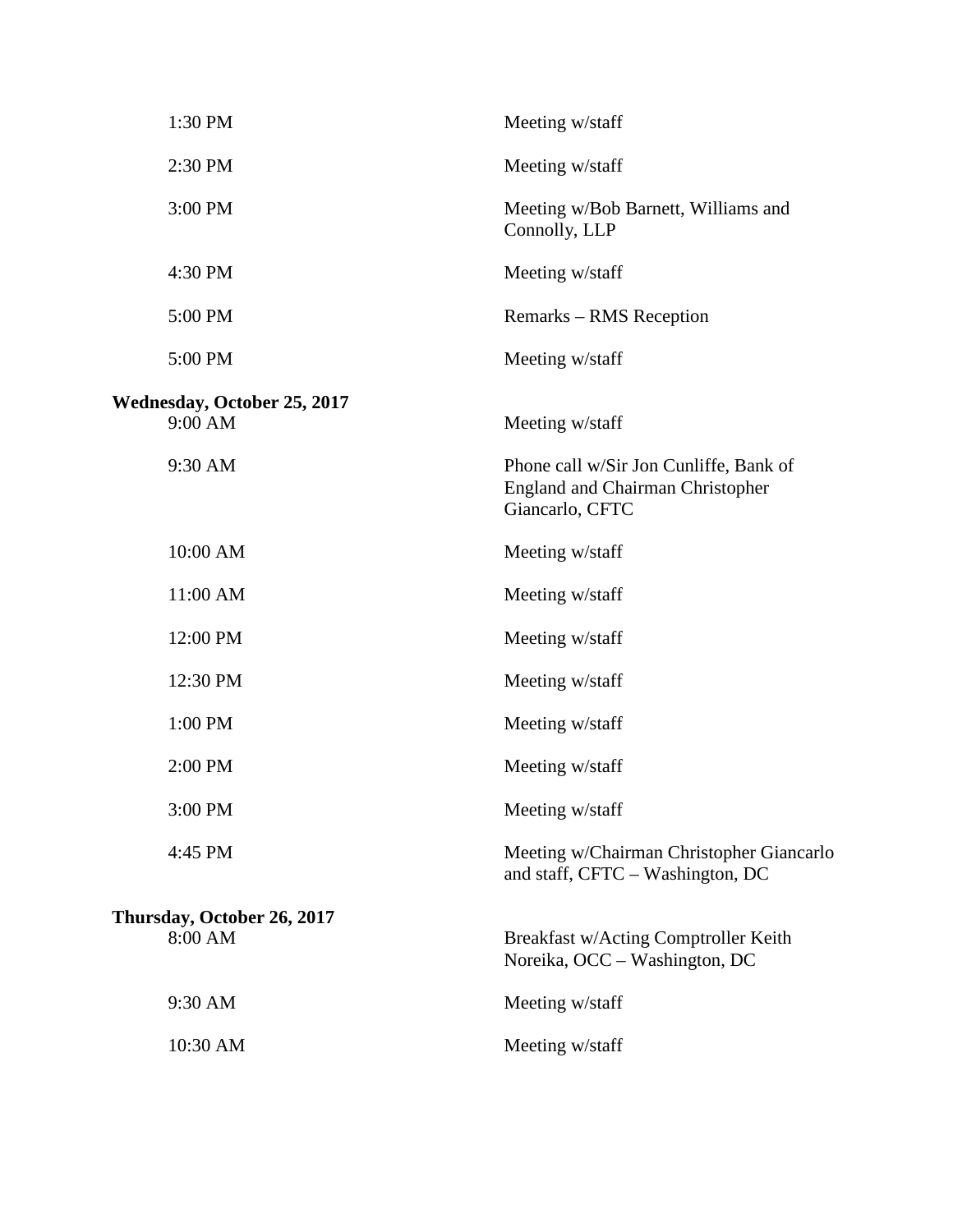| 11:30 AM                              | Phone call w/Jim Buckley, University<br>Neighborhood Housing Program |
|---------------------------------------|----------------------------------------------------------------------|
| 12:00 PM                              | Tape Chairman's Video                                                |
| 1:00 PM                               | Phone call w/Beth Fowler                                             |
| 1:30 PM                               | Meeting w/staff                                                      |
| 3:00 PM                               | Depart FDIC for travel to Zurich                                     |
| Friday, October 27, 2017<br>12:30 PM  | Meeting of Resolution Agencies –<br>Zurich, Switzerland              |
| Monday, October 30, 2017<br>10:00 AM  | Meeting w/staff                                                      |
| 10:30 AM                              | Meeting w/staff                                                      |
| 11:00 AM                              | Meeting w/staff                                                      |
| 12:00 PM                              | Lunch w/Richard Berner, Director OFR                                 |
| 1:30 PM                               | Meeting w/staff                                                      |
| 3:00 PM                               | Meeting w/staff                                                      |
| 4:00 PM                               | Meeting w/staff                                                      |
| 4:30 PM                               | Phone call w/Rubin and Jones                                         |
| 5:00 PM                               | Meeting w/staff                                                      |
| Tuesday, October 31, 2017<br>10:00 AM | Meeting w/staff                                                      |
| 11:30 AM                              | Meeting w/staff                                                      |
| 12:00 PM                              | Lunch w/Jay Clayton, Chairman, SEC                                   |
| 1:30 PM                               | Meeting w/staff                                                      |
| 2:30 PM                               | Meeting w/staff                                                      |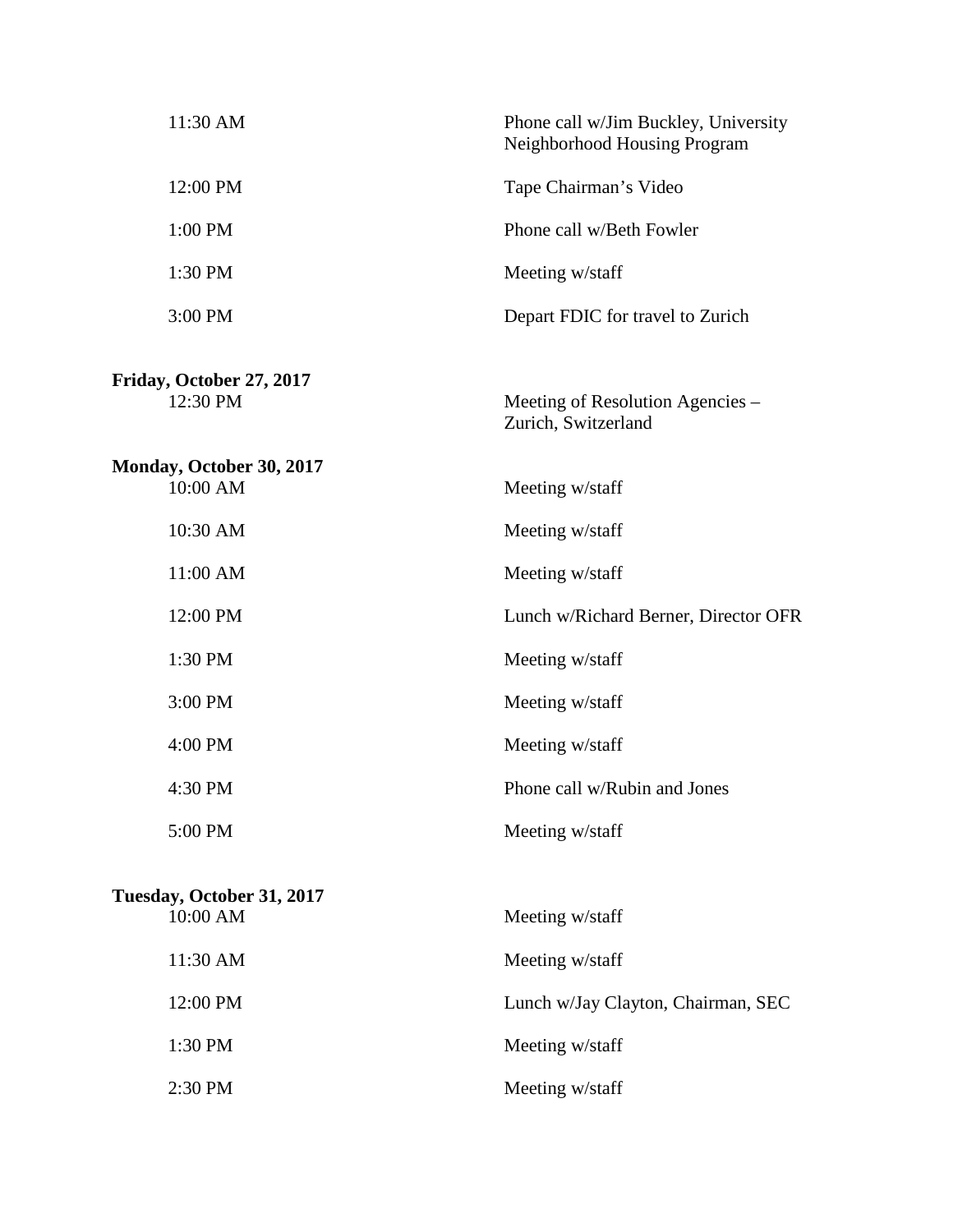| 3:00 PM   | Meeting w/staff |
|-----------|-----------------|
| $3:30$ PM | Meeting w/staff |
| 4:00 PM   | Meeting w/staff |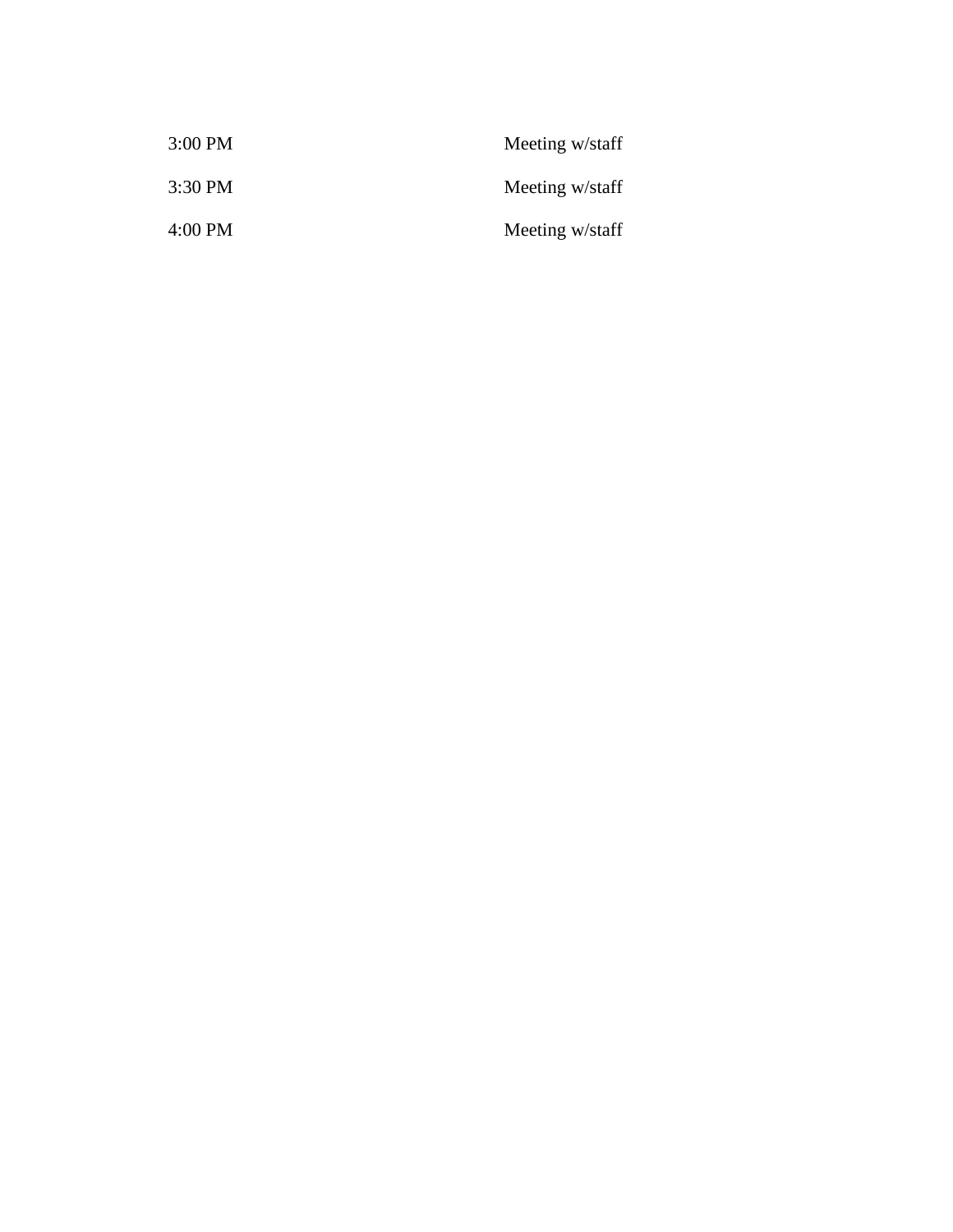#### **Chairman's Schedule November 2017**

| <b>Wednesday, November 1, 2017</b><br>$9:00 AM - 3:00PM$ | Meeting w/FDIC Advisory Committee on<br><b>Community Banking</b>                                                        |
|----------------------------------------------------------|-------------------------------------------------------------------------------------------------------------------------|
| 3:00 PM                                                  | Meeting w/staff                                                                                                         |
| 3:30 PM                                                  | Meeting w/staff                                                                                                         |
| 4:00 PM                                                  | Meeting w/staff                                                                                                         |
| 4:30 PM                                                  | Meeting w/staff                                                                                                         |
| 5:00 PM                                                  | Meeting w/staff                                                                                                         |
| Thursday, November 2, 2017<br>9:00 AM                    | Meeting w/staff                                                                                                         |
| 10:00 AM                                                 | Remarks – CRE Roundtable                                                                                                |
| 10:30 AM                                                 | Meeting w/staff                                                                                                         |
| 12:00 PM                                                 | Lunch w/Dan Tarullo, former member<br>Board of Governors, FRB                                                           |
| 1:30 PM                                                  | Meeting w/staff                                                                                                         |
| 2:30 PM                                                  | Meeting w/staff                                                                                                         |
| 3:00 PM                                                  | Meeting w/FDIC Vice Chairman Hoenig                                                                                     |
| 4:00 PM                                                  | Meeting w/staff                                                                                                         |
| 4:30 PM                                                  | Meeting w/staff                                                                                                         |
| Friday, November 3, 2017<br>8:00 AM                      | Breakfast w/Janet Yellen, Chair, FRB                                                                                    |
| 10:45 AM                                                 | Remarks – Robert H. Smith School of<br>Business – Center for Financial Policy –<br>University of Maryland, College Park |
| 2:00 PM                                                  | Meeting w/staff                                                                                                         |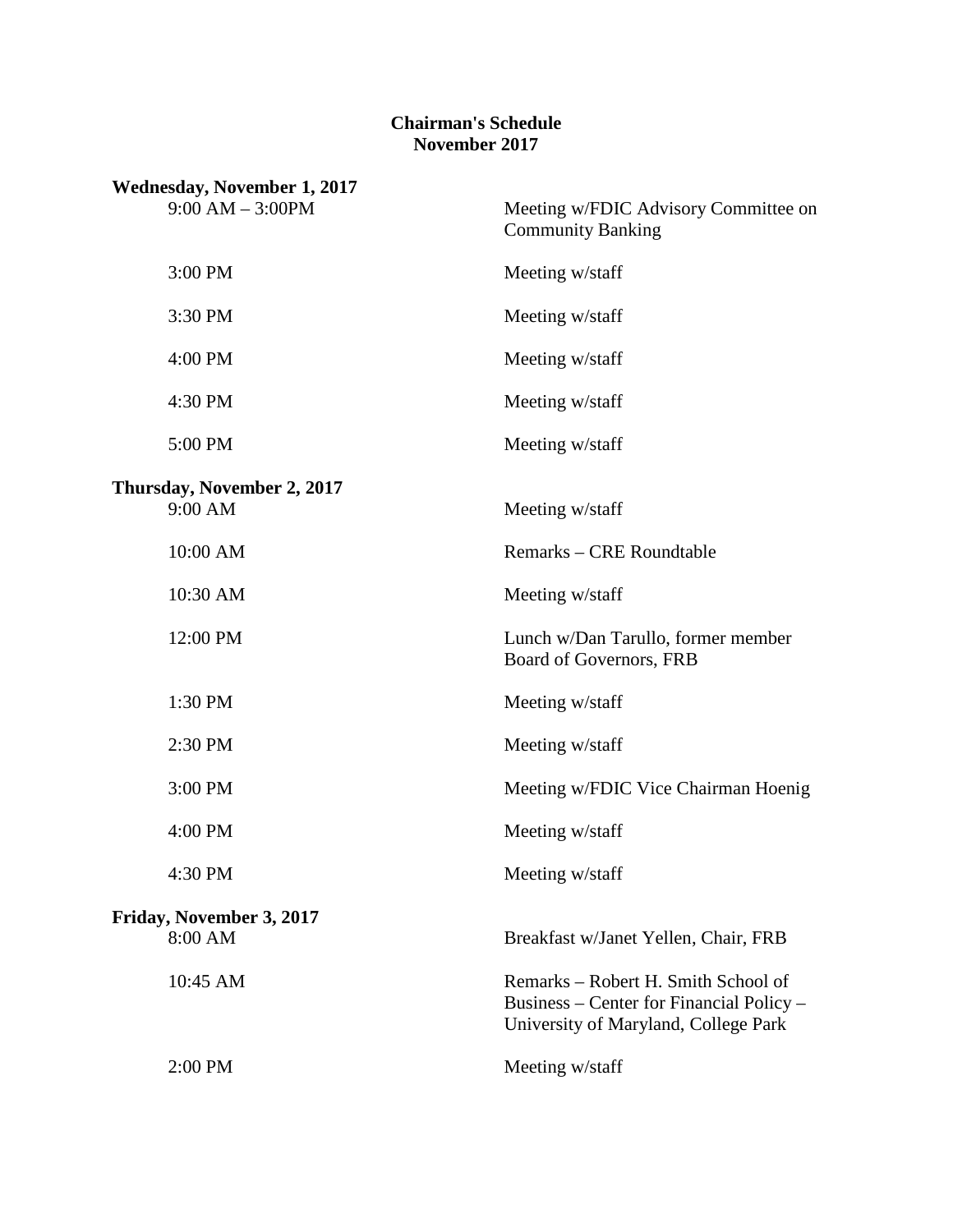| 3:00 PM                                       | Meeting w/staff                                                                                                        |
|-----------------------------------------------|------------------------------------------------------------------------------------------------------------------------|
| 3:30 PM                                       | Meeting w/staff                                                                                                        |
| 5:15 PM                                       | Phone call w/Acting Comptroller Keith<br>Noreika, OCC and Vice Chair Randal<br>Quarles, FRB                            |
| <b>Monday, November 6, 2017</b><br>9:45 AM    | Meeting w/staff                                                                                                        |
| 10:30 AM                                      | Attend Randal Quarles swearing-in<br>ceremony, FRB                                                                     |
| 1:00 PM                                       | Remarks – National Review and<br><b>Examination Specialist Training - VASQ</b>                                         |
| 2:00 PM                                       | Phone call w/Jay Clayton, Chair, SEC                                                                                   |
| 2:30 PM                                       | Meeting w/staff                                                                                                        |
| 3:00 PM                                       | Meeting w/staff                                                                                                        |
| 3:30 PM                                       | Meeting w/staff                                                                                                        |
| 4:15 PM                                       | Phone call w/Craig Phillips – US Treasury                                                                              |
| 5:00 PM                                       | Depart FDIC to travel to New York                                                                                      |
| Tuesday, November 7, 2017<br>8:30 AM          | LISC Event in New York City                                                                                            |
| 10:00 AM                                      | Meeting w/Robert Rubin, former Treasury<br>Secretary and LISC Board Chair and<br>Maurice Jones, LISC President and CEO |
| 10:30 AM                                      | Interview w/New York Times Reporters                                                                                   |
| 12:00 PM                                      | Tour of New York Bronx                                                                                                 |
| <b>Wednesday, November 8, 2017</b><br>9:00 AM | Meeting w/staff                                                                                                        |
| 12:00 PM                                      | Lunch w/Antonio Weiss                                                                                                  |
| 3:00 PM                                       | Meeting w/staff                                                                                                        |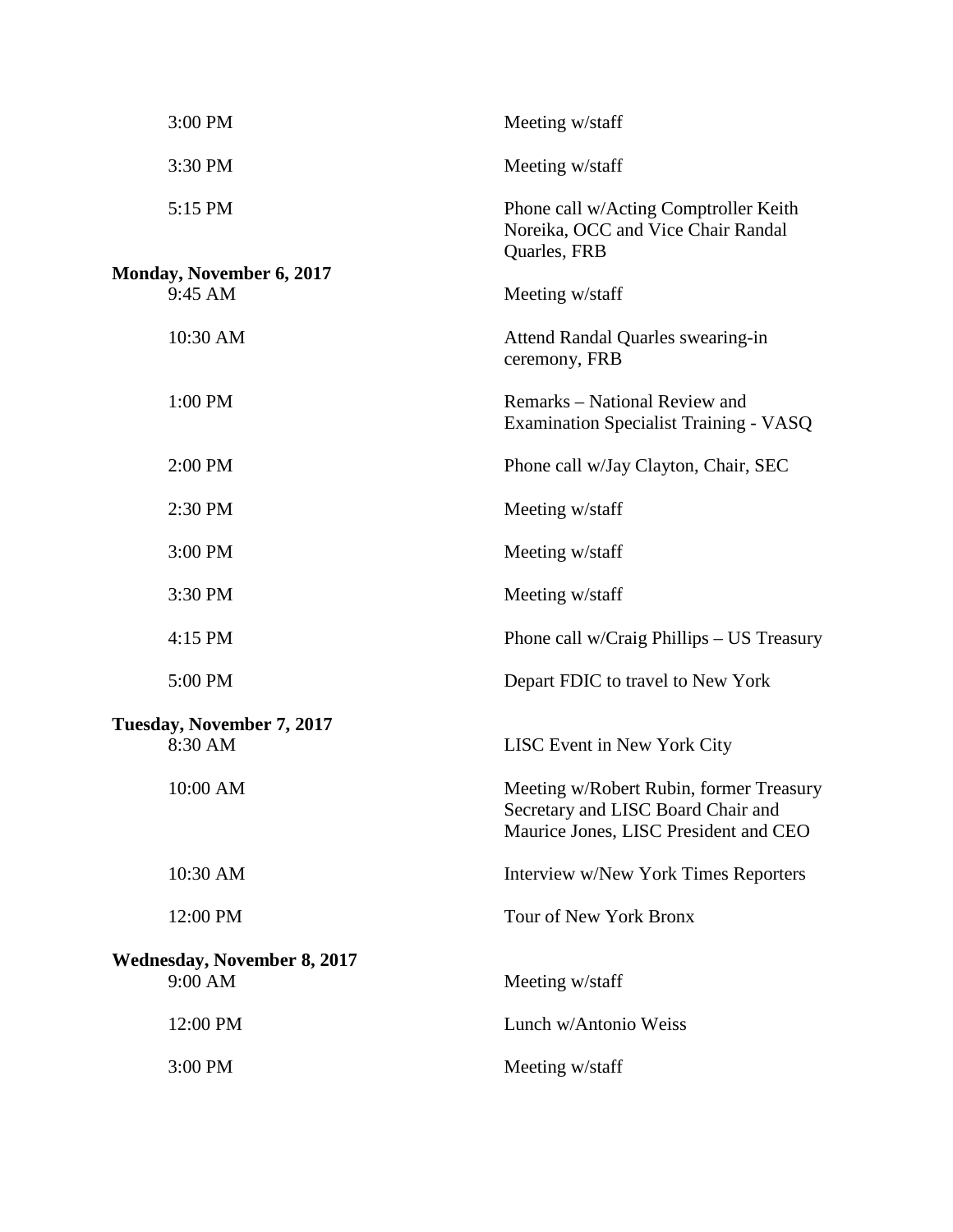| 4:00 PM                               | Meeting w/staff                                                                                    |
|---------------------------------------|----------------------------------------------------------------------------------------------------|
| Thursday, November 9, 2017<br>9:00 AM | Meeting w/staff                                                                                    |
| 9:30 AM                               | Phone call w/Acting Comptroller Keith<br>Noreika, OCC and Vice Chairman Randal<br>Quarles, FRB     |
| 10:00 AM                              | Meeting w/staff                                                                                    |
| 12:00 PM                              | Lunch w/Bimal Patel, US Treasury                                                                   |
| 1:00 PM                               | Meeting w/staff                                                                                    |
| 1:30 PM                               | Meeting w/staff                                                                                    |
| 3:00 PM                               | <b>Attend Volcker Alliance Symposium</b><br>The United States Institute of Peace<br>Washington, DC |
| 5:00 PM                               | Meeting w/staff                                                                                    |
| 5:30 PM                               | Interview w/Patrick Rucker, Reuters<br>Reporter                                                    |

#### **Friday, November 10, 2017**

Federal Holiday – Veteran's Day – Government Closed

| Monday, November 13, 2017<br>8:00 AM | Breakfast w/Camden Fine, ICBA                        |
|--------------------------------------|------------------------------------------------------|
|                                      |                                                      |
| 10:00 AM                             | Meeting w/staff                                      |
| 12:30 PM                             | Lunch w/Randal Quarles, Vice Chairman,<br><b>FRB</b> |
| $2:00$ PM                            | Meeting w/staff                                      |
| 3:00 PM                              | Meeting w/staff                                      |
| 4:00 PM                              | Meeting w/staff                                      |
| 4:30 PM                              | Meeting w/staff                                      |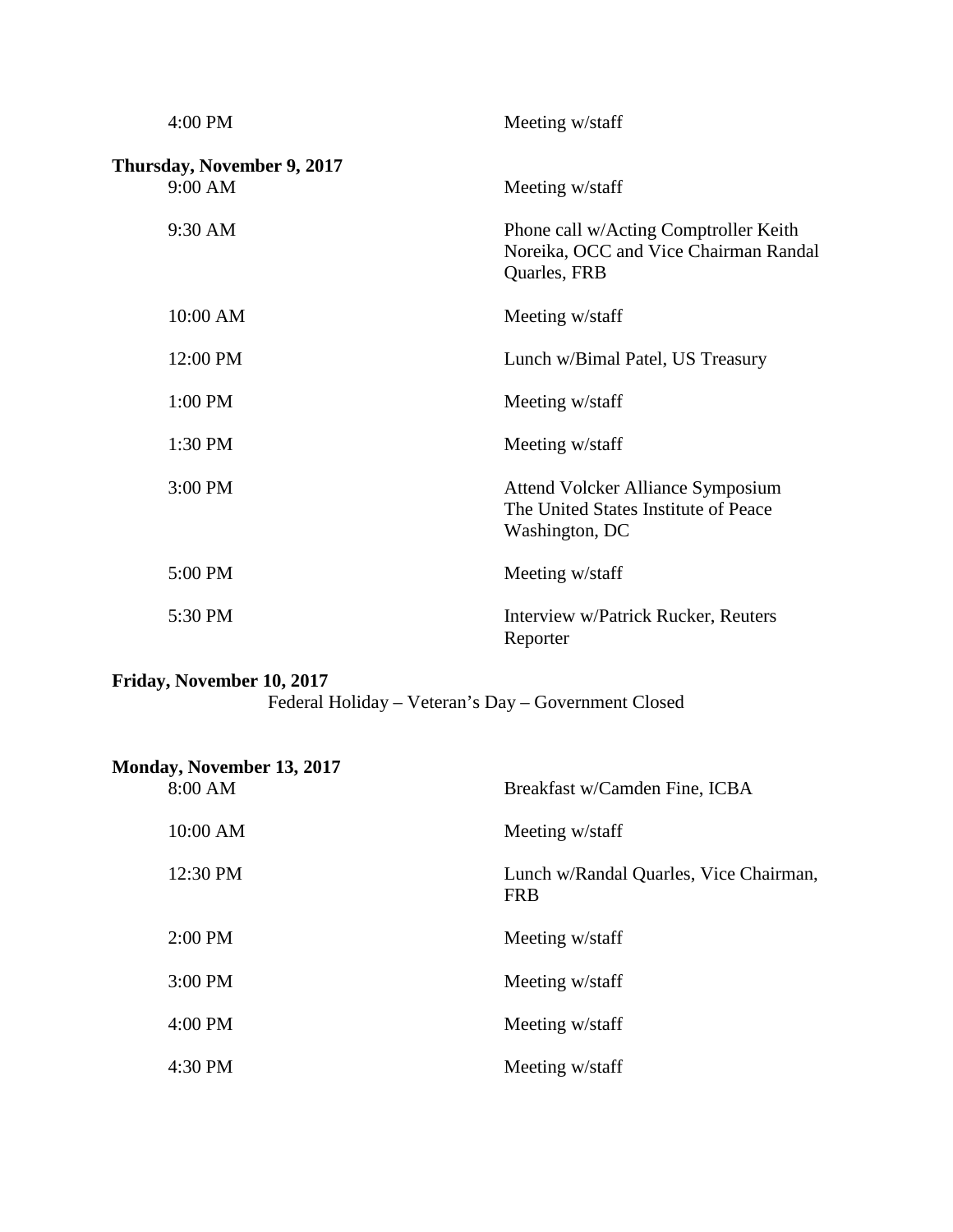| Tuesday, November 14, 2017<br>8:30 AM          | Meeting w/staff                                                                           |
|------------------------------------------------|-------------------------------------------------------------------------------------------|
| 9:30 AM                                        | Meeting w/staff                                                                           |
| 10:30 AM                                       | Meeting w/staff                                                                           |
| 12:00 PM                                       | Lunch w/Richard Cordray, Director, CFPB                                                   |
| 2:00 PM                                        | Remarks – Brookings Event – Brookings<br>Institute, Washington, DC                        |
| 5:00 PM                                        | Phone call w/Acting Comptroller Keith<br>Noreika, OCC and Vice Chairman Randal<br>Quarles |
| <b>Wednesday, November 15, 2017</b><br>9:00 AM | Meeting w/staff                                                                           |
| 9:30 AM                                        | Meeting w/staff                                                                           |
| 10:00 AM                                       | Meeting w/staff                                                                           |
| 11:00 AM                                       | Meeting w/staff                                                                           |
| 12:00 PM                                       | Lunch w/Paul Nash                                                                         |
| 1:30 PM                                        | Meeting w/staff                                                                           |
| 2:30 PM                                        | Meeting w/staff                                                                           |
| 3:00 PM                                        | Meeting w/staff                                                                           |
| 4:30 PM                                        | Meeting w/staff                                                                           |
| 5:00 PM                                        | <b>HOLD</b> for FSOC                                                                      |
| 5:30 PM                                        | Judge Shelley Chapman visit                                                               |
| Thursday, November 16, 2017<br>9:00 AM         | Meeting w/staff                                                                           |
| 9:30 AM                                        | Phone call w/Rogin Cohen                                                                  |
| 10:00 AM                                       | Meeting w/staff                                                                           |
|                                                |                                                                                           |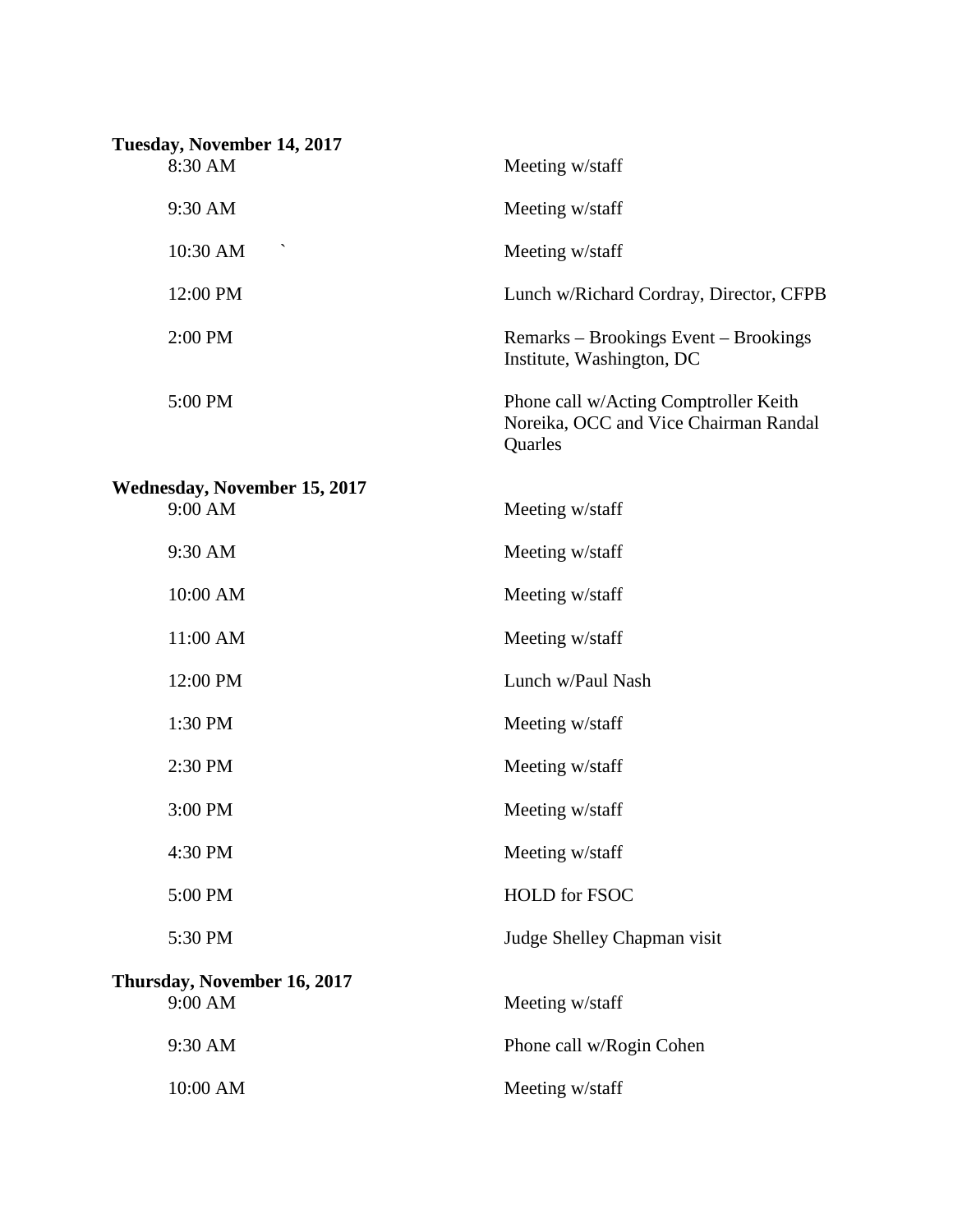| 11:00 AM                                    | Meeting w/staff                                                                                       |
|---------------------------------------------|-------------------------------------------------------------------------------------------------------|
| 1:00 PM                                     | Meeting w/staff                                                                                       |
| 2:00 PM                                     | Meeting w/staff                                                                                       |
| 3:00 PM                                     | FSOC Principals Meeting – US Treasury                                                                 |
| 6:00 PM                                     | Remarks – CEP Reception                                                                               |
| Friday, November 17, 2017<br>8:30 AM        | Phone call w/John Cryan, Deutsche Bank                                                                |
| 9:00 AM                                     | Meeting w/staff                                                                                       |
| 10:00 AM                                    | Meeting w/staff                                                                                       |
| 11:00 AM                                    | Meeting w/staff                                                                                       |
| 1:30 PM                                     | Lunch w/Damon Silver, AFL-CIO                                                                         |
| 2:30 PM                                     | Meeting w/staff                                                                                       |
| 3:30 PM                                     | Meeting w/staff                                                                                       |
| 4:00 PM                                     | Meet and Greet w/Managing Director of<br>Columbian Financial Institution, Guarantee<br>Fund (Fogafin) |
| <b>Monday, November 20, 2017</b><br>8:15 AM | Breakfast w/Lael Brainard, Governor, FRB                                                              |
| 9:30 AM                                     | Meeting w/staff                                                                                       |
| 10:00 AM                                    | Meeting w/staff                                                                                       |
| 11:00 AM                                    | Meeting w/staff                                                                                       |
| 12:00 PM                                    | Meeting w/staff                                                                                       |
| 1:00 PM                                     | Meeting w/staff                                                                                       |
| 2:30 PM                                     | Meeting w/staff                                                                                       |
| 4:30 PM                                     | Phone call w/Puerto Rico Bank                                                                         |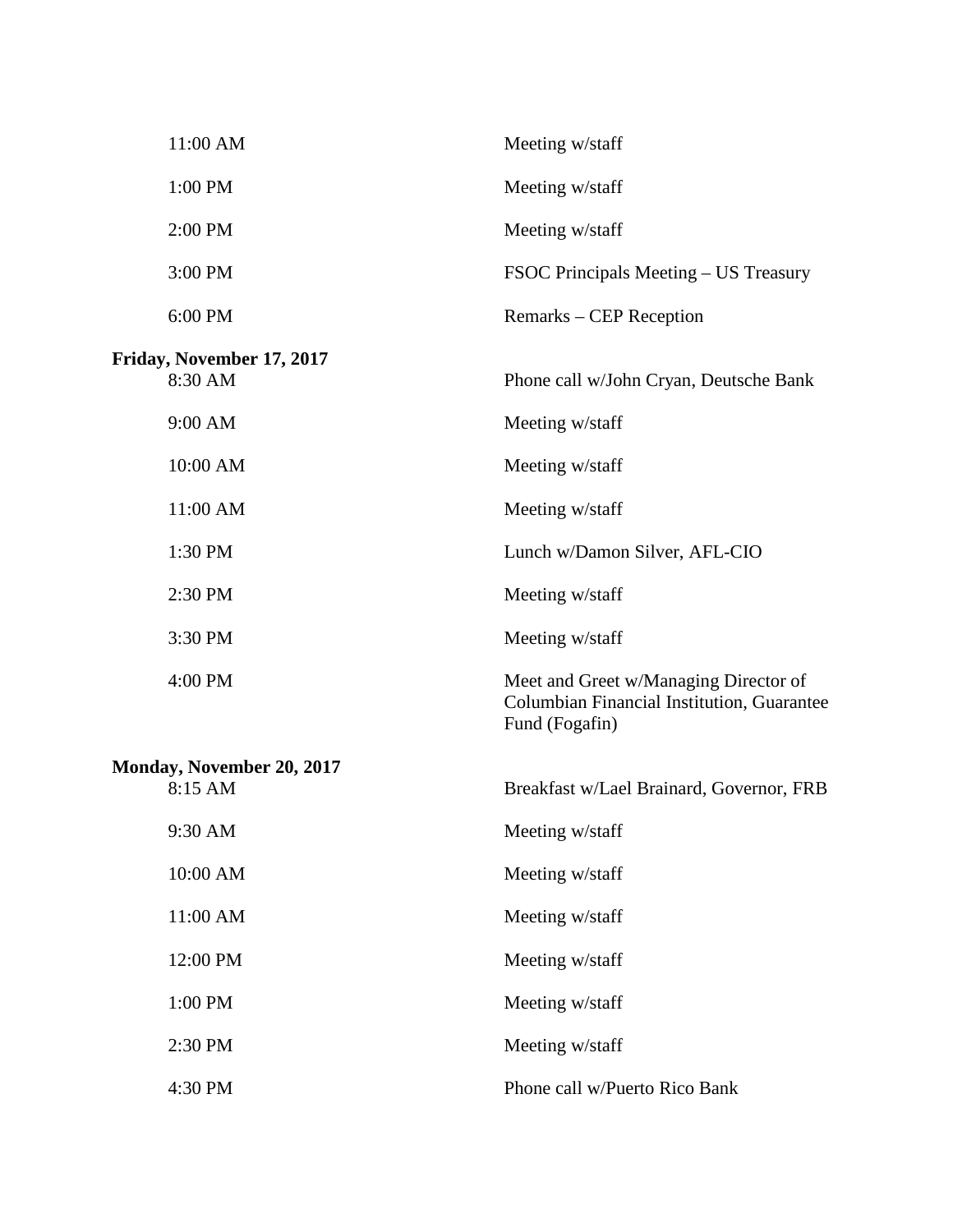| 5:15 PM                    |                              | Phone call w/Comptroller Keith Noreika,<br>OCC and Vice Chairman Randal Quarles,<br><b>FRB</b> |
|----------------------------|------------------------------|------------------------------------------------------------------------------------------------|
| Tuesday, November 21, 2017 |                              |                                                                                                |
| 8:30 AM                    |                              | Meeting w/staff                                                                                |
| 9:30 AM                    |                              | Meeting w/staff                                                                                |
| 10:30 AM                   |                              | Meeting w/staff                                                                                |
| 11:00 AM                   |                              | Meeting w/FDIC Vice Chairman Hoenig                                                            |
| 12:30 PM                   |                              | Lunch w/Comptroller Keith Noreika, OCC<br>Washington, DC                                       |
| 2:30 PM                    |                              | Meeting w/staff                                                                                |
| 3:00 PM                    |                              | Phone call w/Puerto Rico Bank                                                                  |
| 4:00 PM                    |                              | Meeting/Conference call w/Puerto Rico<br><b>Steering Group</b>                                 |
| 4:30 PM                    |                              | Meeting w/staff                                                                                |
|                            | Wednesday, November 22, 2017 |                                                                                                |
| 8:00 AM                    |                              | Breakfast w/Patrick Mulloy, US China<br><b>Economic and Security Review</b>                    |
| 9:30 AM                    |                              | Meeting w/staff                                                                                |
| 10:00 AM                   |                              | Phone call w/Puerto Rico Group                                                                 |
| 11:00 AM                   |                              | Meeting w/staff                                                                                |
| 12:00 PM                   |                              | Lunch w/Mike Powden and Laura Swanson,<br><b>Senate Banking Committee</b>                      |
| 1:30 PM                    |                              | Phone call w/ Puerto Rico Group                                                                |
| 2:30 PM                    |                              | Meeting w/staff                                                                                |
|                            |                              |                                                                                                |

**Thursday, November 23, 2017**  Federal Holiday – Thanksgiving – Government Closed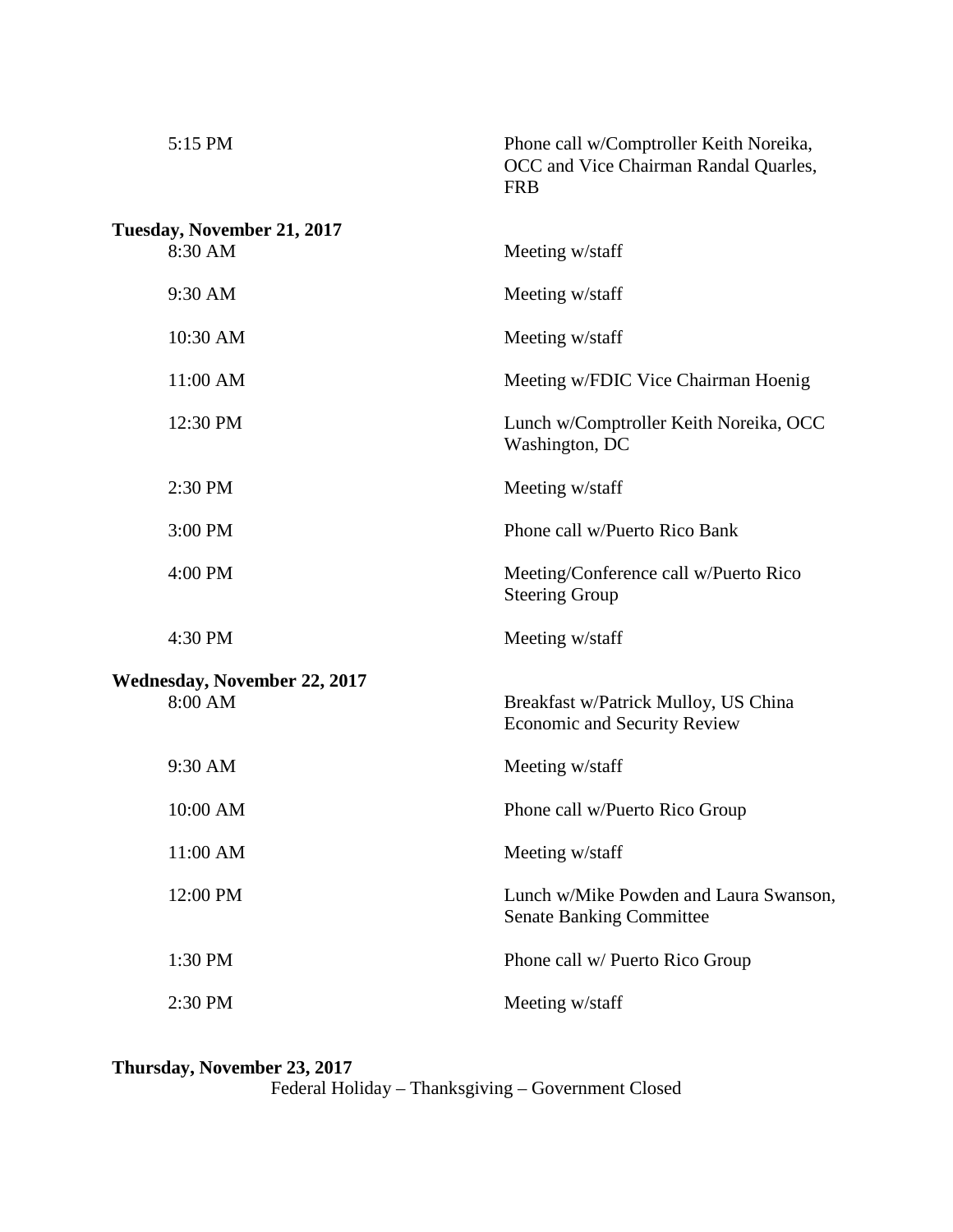| Monday, November 27, 2017             |                                                                   |
|---------------------------------------|-------------------------------------------------------------------|
| 9:00 AM                               | Meeting w/staff                                                   |
| 9:30 AM                               | Meeting w/staff                                                   |
| 10:00 AM                              | Meeting w/staff                                                   |
| 10:30 AM                              | Phone call w/Puerto Rico Group                                    |
| 11:00 AM                              | Meeting w/FDIC Vice Chairman Hoenig                               |
| 12:00 PM                              | Meeting w/staff                                                   |
| 12:30 PM                              | Lunch w/Heath Tarbet, Assistant Secretary -<br><b>US</b> Treasury |
| 2:00 PM                               | Meeting w/staff                                                   |
| 2:30 PM                               | Meeting w/staff                                                   |
| 4:00 PM                               | Meeting w/staff                                                   |
| 6:30 PM                               | Phone call w/Vice Chairman Randal<br>Quarles, FRB                 |
| Tuesday, November 28, 2017<br>9:00 AM | Meeting w/staff                                                   |
| 10:30 AM                              | Meeting w/staff                                                   |
| 11:00 AM                              | Meeting w/staff                                                   |
| 12:00 PM                              | Lunch w/Jeremiah Norton, Former FDIC<br>Director                  |
| 2:00 PM                               | Meeting w/staff                                                   |
| 3:00 PM                               | Meeting w/staff                                                   |
| 4:00 PM                               | Meeting w/staff                                                   |
| 4:30 PM                               | Meeting w/staff                                                   |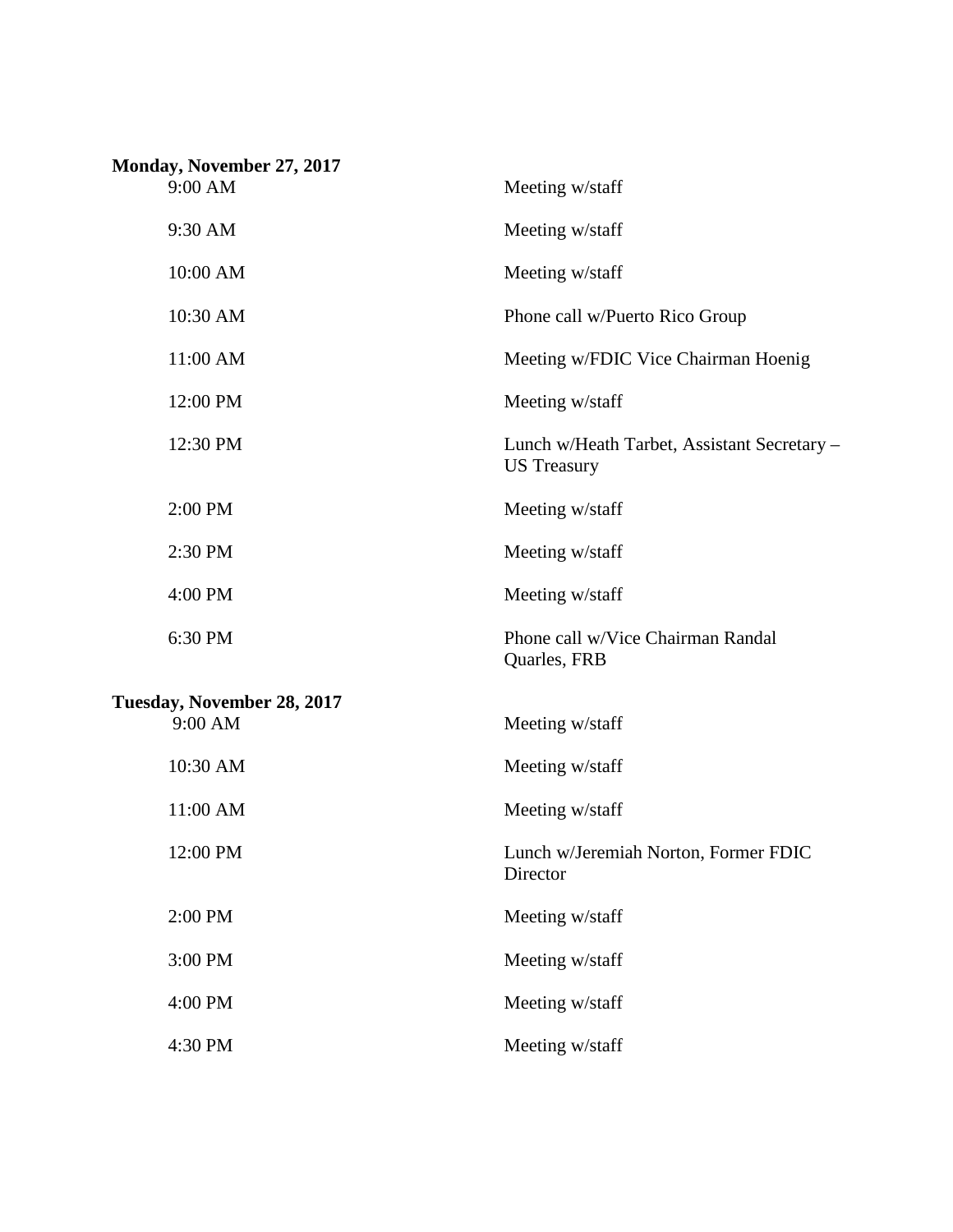| 5:30 PM<br>Wednesday, November 29, 2017<br>9:00 AM | Phone call w/Comptroller Joseph Otting,<br><b>OCC</b>             |
|----------------------------------------------------|-------------------------------------------------------------------|
|                                                    | Meeting w/staff                                                   |
| 10:00 AM                                           | Phone call w/Puerto Rico Group                                    |
| 10:30 AM                                           | Meeting w/staff                                                   |
| 11:00 AM                                           | Meeting w/staff                                                   |
| 12:00 PM                                           | Lunch w/Dennis Kelleher, Better Markets,<br>Inc. - Washington, DC |
| 2:00 PM                                            | Meeting w/staff                                                   |
| 3:00 PM                                            | Meeting w/staff                                                   |
| 3:30 PM                                            | Meeting w/staff                                                   |
| 4:30 PM                                            | Meeting w/staff                                                   |
| Thursday, November 30, 2017<br>9:00 AM             | Meeting w/staff                                                   |
| 9:30 AM                                            | Meeting w/staff                                                   |
| 10:30 AM                                           | Meeting w/staff                                                   |
| 11:30 AM                                           | Meeting w/staff                                                   |
| 12:30 PM                                           | Meeting w/staff                                                   |
| 1:30 PM                                            | Phone call w/Sigal Mandelker, US Treasury                         |
| 2:00 PM                                            | Meeting w/staff                                                   |
| 3:00 PM                                            | Meeting w/staff                                                   |
| 3:30 PM                                            | Meeting w/staff                                                   |
| 5:00 PM                                            | Phone call w/Comptroller Joseph Otting,<br>OCC                    |
| 5:30 PM                                            | Phone call w/FRB Governor Lael Brainard                           |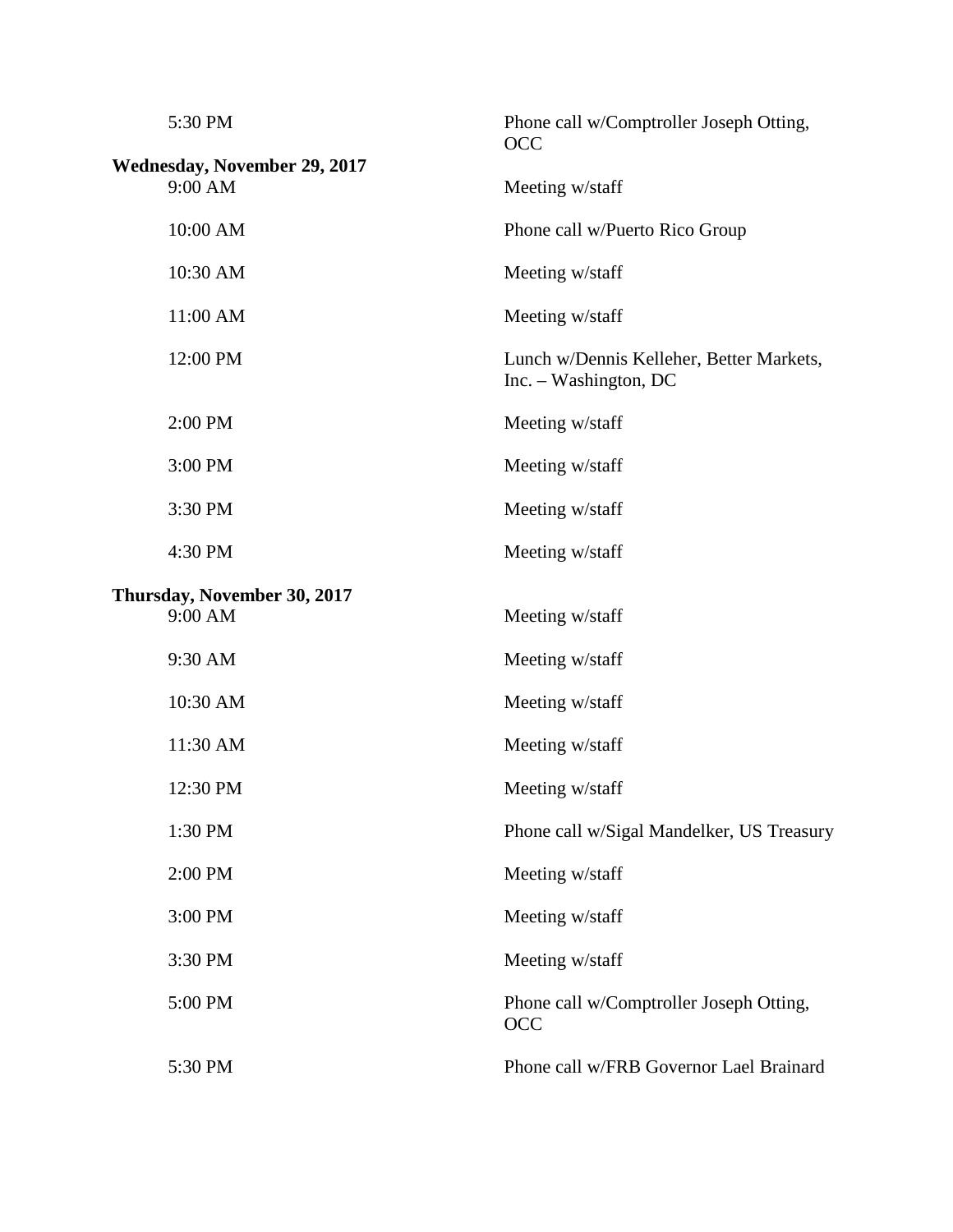### **Chairman's Schedule December 2017**

| Friday, December 1, 2017        |                                                        |
|---------------------------------|--------------------------------------------------------|
| 8:00 AM                         | Breakfast w/Don Bernstein                              |
| 9:30 AM                         | Meeting w/staff                                        |
| 10:00 AM                        | Meeting w/staff                                        |
| 11:00 AM                        | Meeting w/staff                                        |
| 11:30 AM                        | Meeting w/staff                                        |
| 12:30 PM                        | Lunch w/Raj Date, Harvard University                   |
| 1:30 PM                         | Meeting w/staff                                        |
| 2:30 PM                         | Phone call w/Mick Mulvaney, Acting<br>Director, CFPB   |
| 3:00 PM                         | Meeting w/staff                                        |
| 3:30 PM                         | Meeting w/staff                                        |
| 4:35 PM                         | Phone call w/Chair Janet Yellen, FRB                   |
| <b>Monday, December 4, 2017</b> |                                                        |
| 9:00 AM                         | Meeting w/staff                                        |
| 10:00 AM                        | Phone call w/Craig Phillips                            |
| 10:15 AM                        | Meeting w/staff                                        |
| 11:00 AM                        | Meeting w/staff                                        |
| 12:00 PM                        | Phone call w/Comptroller Joseph Otting -<br><b>OCC</b> |
| 12:15 PM                        | Lunch w/Dan Tarullo, Board of Governors,<br><b>FRB</b> |
| 2:00 PM                         | Meeting w/staff                                        |
| 2:30 PM                         | Meeting w/staff                                        |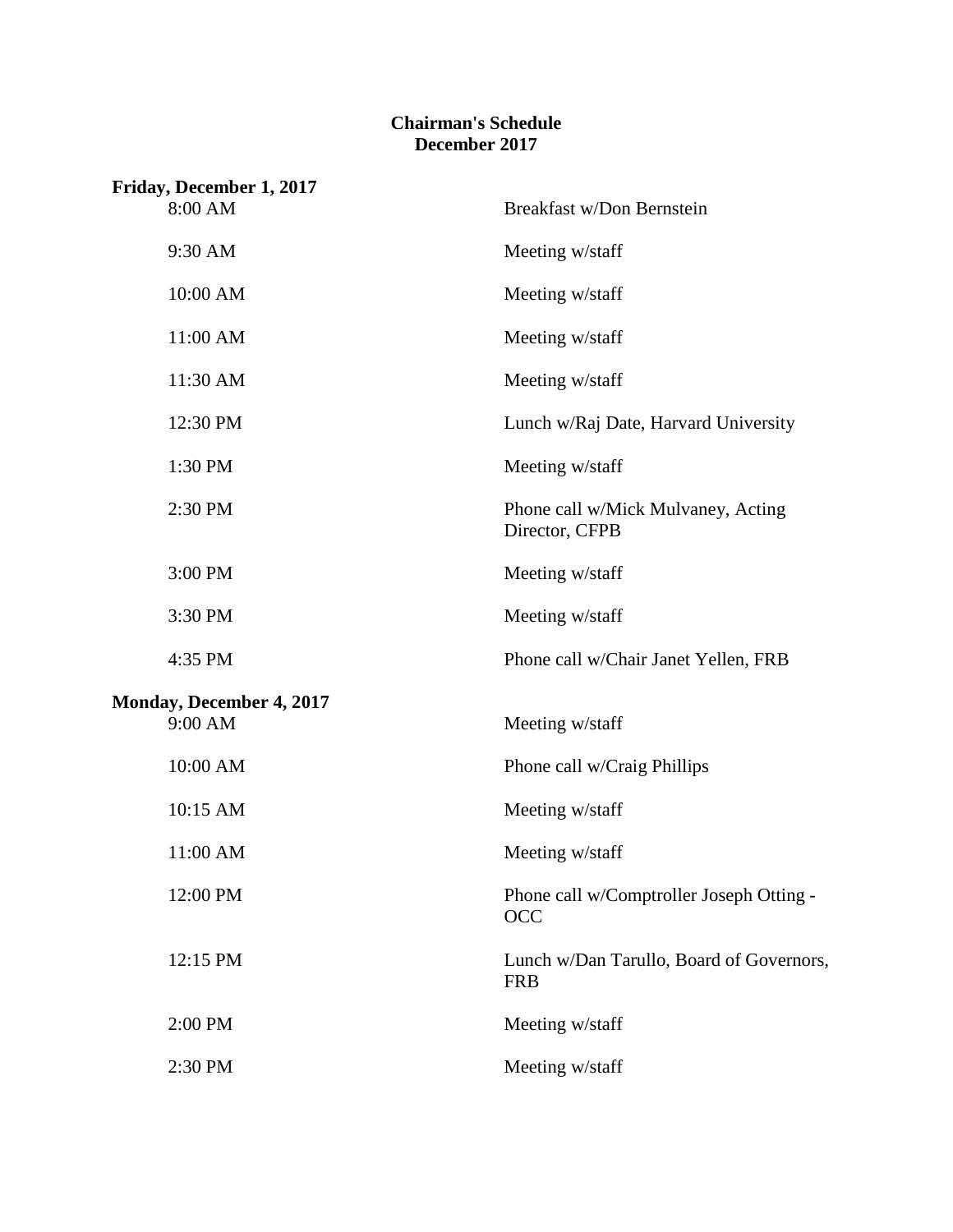| 3:30 PM                            | Meeting w/staff                                                            |
|------------------------------------|----------------------------------------------------------------------------|
| 4:00 PM                            | Meeting w/Craig Phillips and Kipp<br>Kranbuhl – Deputy Assistant Secretary |
| 5:00 PM                            | Meeting w/staff                                                            |
| Tuesday, December 5, 2017          |                                                                            |
| 10:00 AM                           | Meeting w/FFIEC Council                                                    |
| 12:15 PM                           | Lunch w/FDIC Vice Chairman Hoenig                                          |
| 2:00 PM                            | Meeting w/staff                                                            |
| 3:45 PM                            | Meeting w/staff                                                            |
| 4:00 PM                            | Meeting w/staff                                                            |
| 4:30 PM                            | Meeting w/staff                                                            |
| <b>Wednesday, December 6, 2017</b> |                                                                            |
| 9:30 AM                            | Meeting w/staff                                                            |
| 10:00 AM                           | Meeting w/staff                                                            |
| 10:30 AM                           | Meeting w/staff                                                            |
| 1:00 PM                            | Meeting w/staff                                                            |
| 3:15 PM                            | Depart FDIC for travel to GHOS meeting in<br>Frankfurt, Germany            |
| Thursday, December 7, 2017         |                                                                            |
| $8:30$ AM $-5:00$ PM               | Attend GHOS meeting in Frankfurt,<br>Germany                               |
| Friday, December 8, 2017           |                                                                            |
| 11:25 AM                           | Return to Washington, DC                                                   |
| 4:00 PM                            | Meeting w/staff                                                            |
| 4:30 PM                            | Meeting w/staff                                                            |
| 4:45 PM                            | Meeting w/staff                                                            |
| 5:00 PM                            | Meeting w/staff                                                            |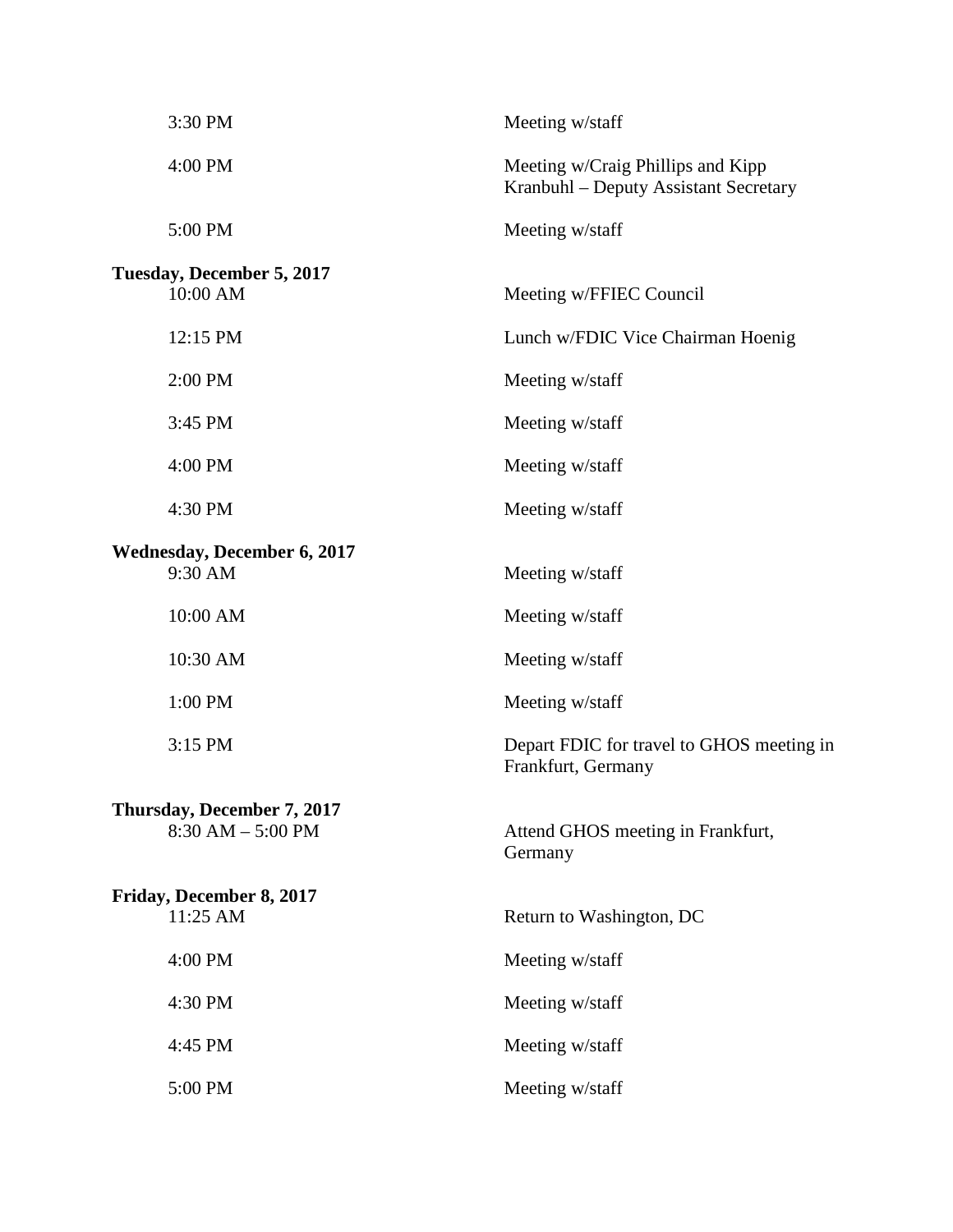| Monday, December 11, 2017  |                                     |                                                                              |
|----------------------------|-------------------------------------|------------------------------------------------------------------------------|
| 8:30 AM                    |                                     | Remarks - Significant Provider Roundtable<br>Virginia Square Bair Auditorium |
| 9:30 AM                    |                                     | Meeting w/staff                                                              |
| 12:00 PM                   |                                     | Lunch w/Mel Watt, Director - FHFA                                            |
| 1:30 PM                    |                                     | Meeting w/staff                                                              |
| 2:30 PM                    |                                     | Meeting w/staff                                                              |
| 3:00 PM                    |                                     | Meeting w/staff                                                              |
| 4:00 PM                    |                                     | Host Alabama Bankers Visit                                                   |
| Tuesday, December 12, 2017 |                                     |                                                                              |
| 8:00 AM                    |                                     | Meeting w/staff                                                              |
| 9:00 AM                    |                                     | Meeting w/staff                                                              |
| 9:30 AM                    |                                     | Meeting w/staff                                                              |
| 10:00 AM                   |                                     | Meeting w/staff                                                              |
| 11:00 AM                   |                                     | Meeting w/FDIC Vice Chairman Hoenig                                          |
| 12:30 PM                   |                                     | Lunch w/John Walsh, McKinsey and<br>Company                                  |
| 2:00 PM                    |                                     | Meeting w/staff                                                              |
| 3:00 PM                    |                                     | Meeting w/staff                                                              |
| 4:00 PM                    |                                     | Meeting w/staff                                                              |
| 7:30 AM                    | <b>Wednesday, December 13, 2017</b> | Breakfast w/Sheila Bair, former FDIC<br>Chairman                             |
| 10:30 AM                   |                                     | Meeting w/staff                                                              |
| 11:00 AM                   |                                     | Meeting w/staff                                                              |
| 2:00 PM                    |                                     | Meeting w/staff                                                              |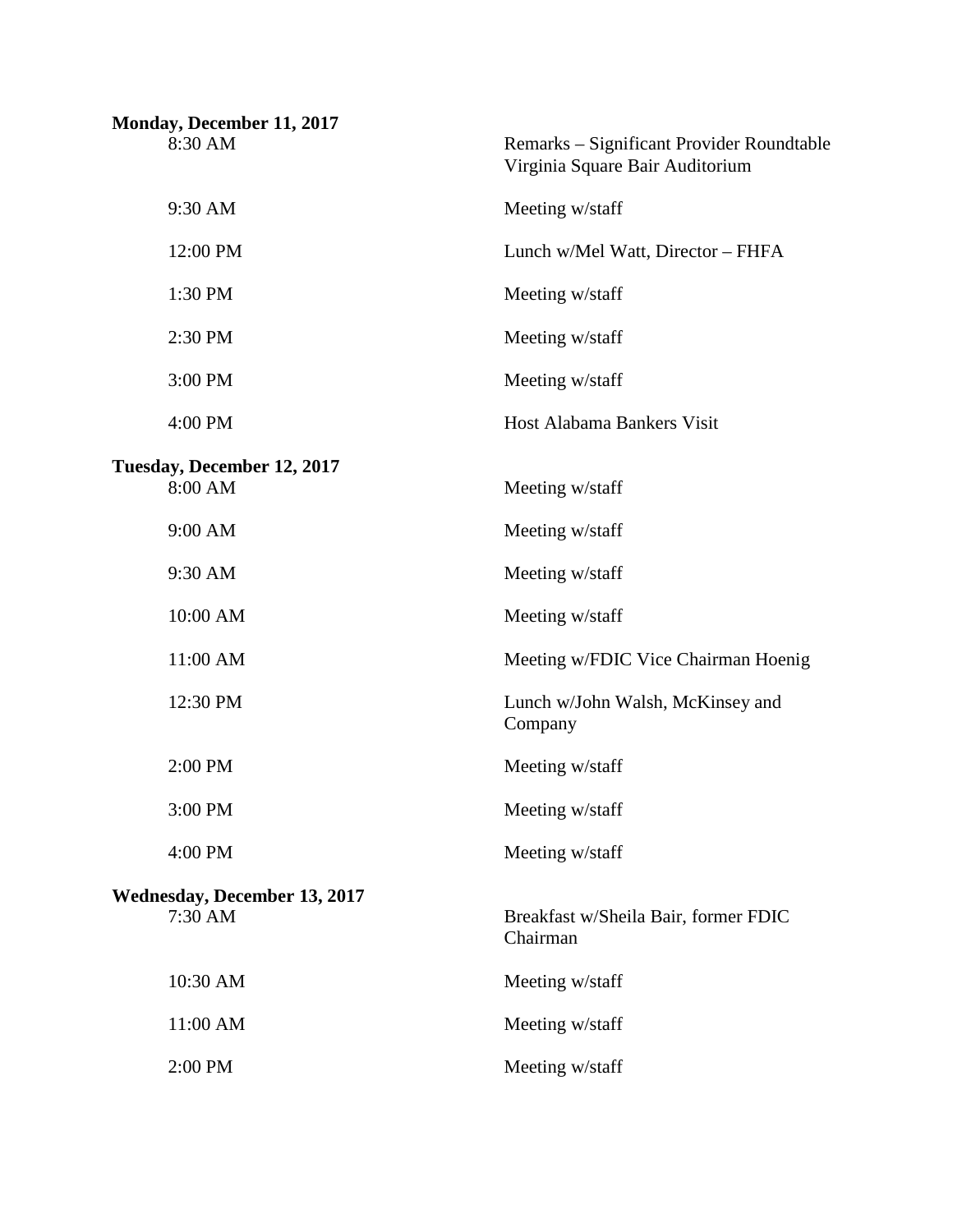| 2:30 PM                                | Meeting w/staff                                       |
|----------------------------------------|-------------------------------------------------------|
| 3:00 PM                                | Meeting w/staff                                       |
| 4:15 PM                                | Meeting w/Sigal Mandelker, US Treasury                |
| Thursday, December 14, 2017<br>8:30 AM | Meeting w/staff                                       |
| 9:00 AM                                | Meeting w/staff                                       |
| 9:30 AM                                | Meeting w/staff                                       |
| 10:00 AM                               | Meeting w/staff                                       |
| 10:30 AM                               | Meeting w/staff                                       |
| 12:00 PM                               | Meeting w/staff                                       |
| 1:00 PM                                | Meeting w/staff                                       |
| 1:30 PM                                | Meeting w/staff                                       |
| 3:00 PM                                | FSOC Principal's Meeting – US Treasury                |
| 4:30 PM                                | Meeting w/staff                                       |
| 5:30 PM                                | Meeting w/staff                                       |
| 8:00 PM                                | Dinner Meeting w/Sir Jon Cunliffe, Bank of<br>England |
| Friday, December 15, 2017<br>9:00 AM   | Meeting w/staff                                       |
| 10:00 AM                               | Meeting w/Sir Jon Cunliffe, et.al, and CFTC           |
| $2:30 - 5:00$ PM                       | Meeting w/staff                                       |
| Monday, December 18, 2017<br>9:00 AM   | Meeting w/staff                                       |
| 9:30 AM                                | Meeting w/staff                                       |
| 10:00 AM                               | Meeting w/staff                                       |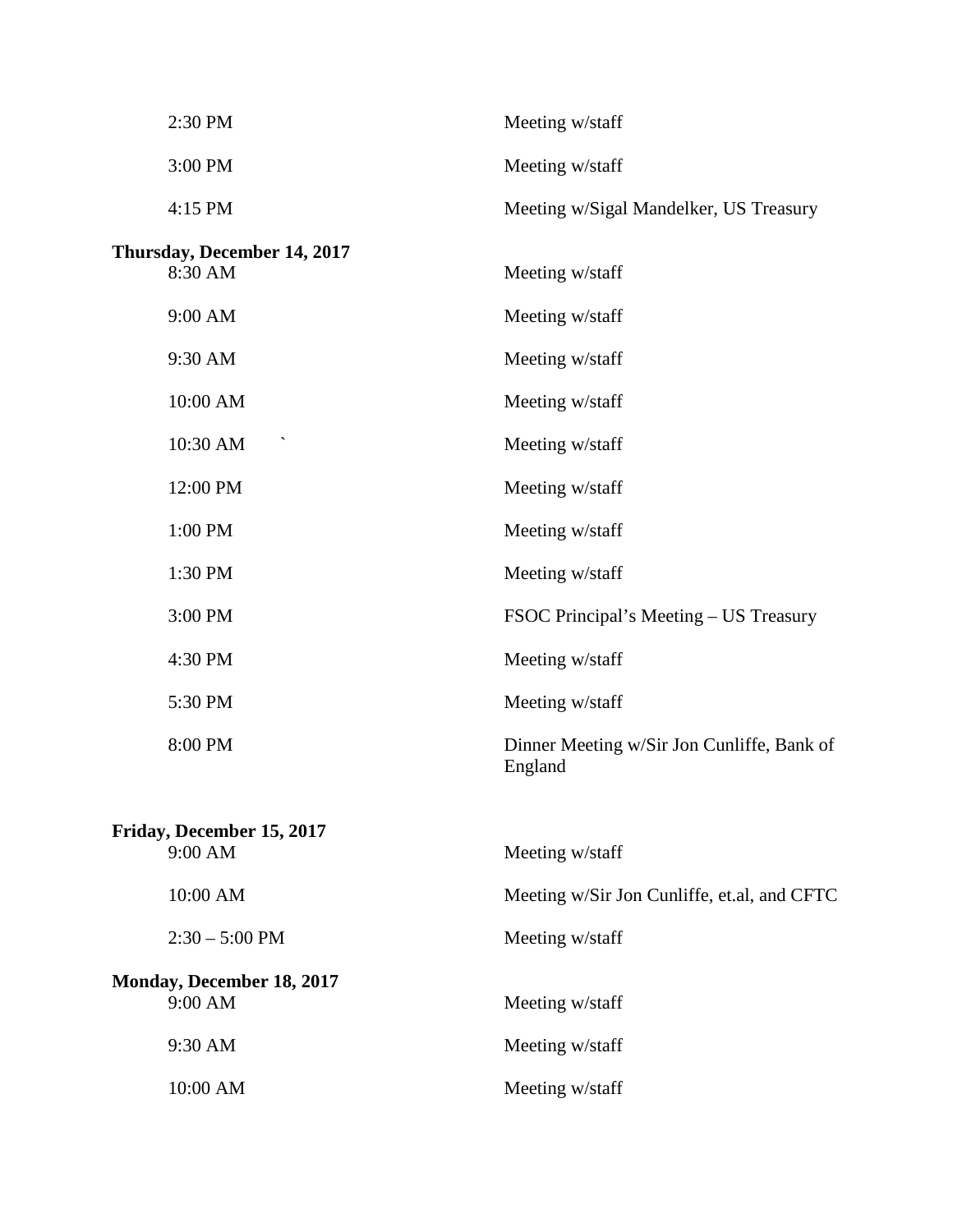| 11:00 AM                                       | Meeting w/staff                                 |
|------------------------------------------------|-------------------------------------------------|
| 11:30 AM                                       | Meeting w/staff                                 |
| 12:00 PM                                       | Lunch w/Comptroller Joseph Otting - OCC         |
| 1:30 PM                                        | Meeting w/staff                                 |
| 2:30 PM                                        | Meeting w/staff                                 |
| 3:00 PM                                        | Meeting w/staff                                 |
| 3:30 PM                                        | Conference call w/Puerto Rico Steering<br>Group |
| 4:00 PM                                        | Meeting w/staff                                 |
| 4:30 PM                                        | Meeting w/staff                                 |
| 5:00 PM                                        | Meeting w/staff                                 |
| Tuesday, December 19, 2017<br>10:00 AM         | FDIC Board of Directors Meeting                 |
| 11:30 AM                                       | Meeting w/staff                                 |
| 12:00 PM                                       | Lunch w/FDIC Vice Chairman Hoenig               |
| 1:00 PM                                        | Meeting w/staff                                 |
| 1:30 PM                                        | Meeting w/staff                                 |
| 2:00 PM                                        | Meeting w/staff                                 |
| 3:00 PM                                        | Meeting w/staff                                 |
| 3:30 PM                                        | Meeting w/staff                                 |
| 4:00 PM                                        | Meeting w/staff                                 |
| 4:30 PM                                        | Meeting w/staff                                 |
| <b>Wednesday, December 20, 2017</b><br>8:00 AM | Phone call w/Elke Koenig Single Resolutio       |

hig Single Resolution Board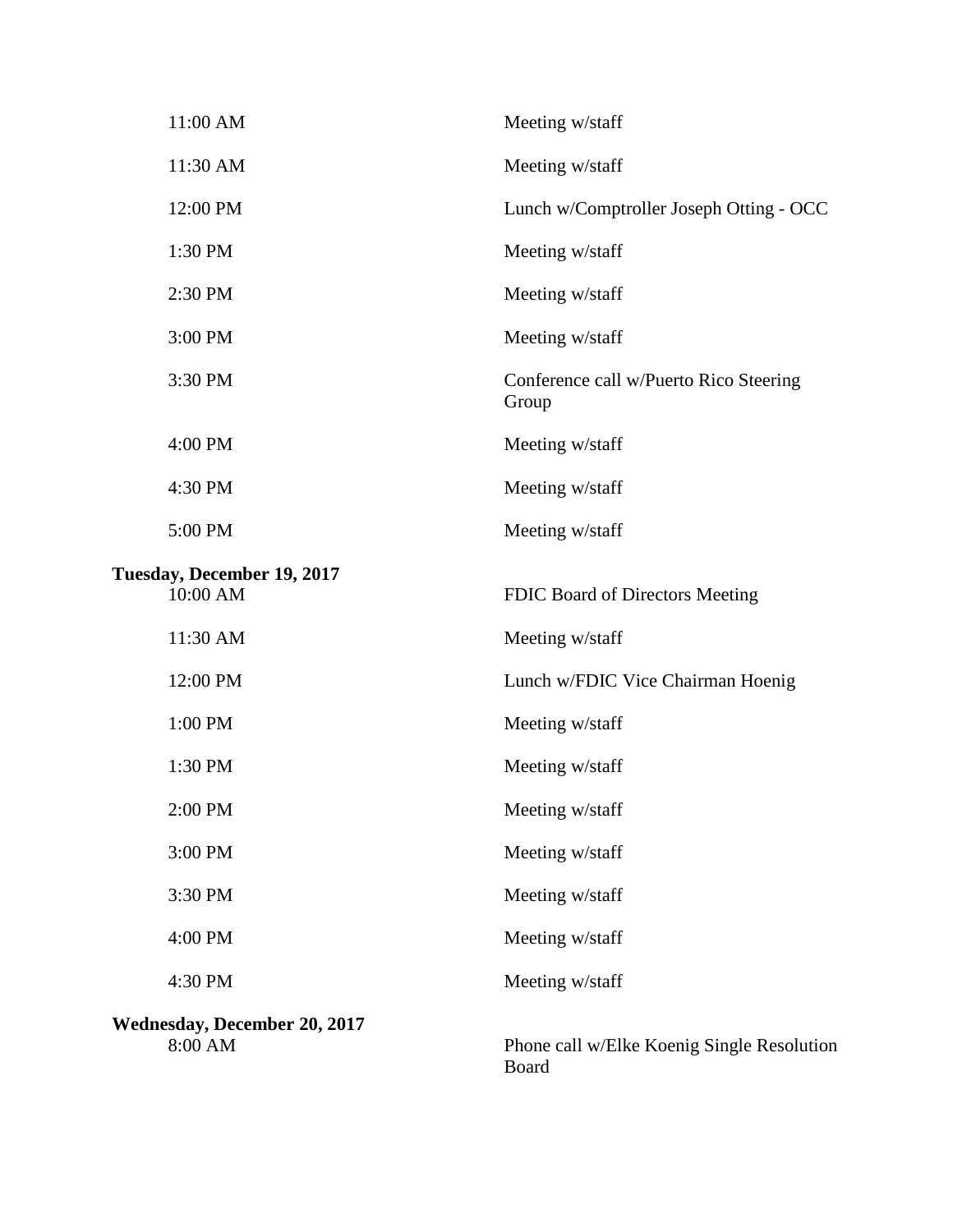| 9:00 AM                                | Meeting w/staff                                                                    |
|----------------------------------------|------------------------------------------------------------------------------------|
| 9:30 AM                                | Phone call w/Senator Mark Warner                                                   |
| 10:00 AM                               | Meeting w/staff                                                                    |
| 10:30 AM                               | Meeting w/staff                                                                    |
| 11:00 AM                               | Meeting w/staff                                                                    |
| 11:30 AM                               | Meeting w/staff                                                                    |
| 12:00 PM                               | Lunch w/Wade Henderson and Mike<br>Calhoun                                         |
| 1:30 PM                                | Meeting w/staff                                                                    |
| 2:00 PM                                | Meeting w/staff                                                                    |
| 2:30 PM                                | Meeting w/staff                                                                    |
| 3:00 PM                                | Meeting w/staff                                                                    |
| 3:30 PM                                | Meeting w/staff                                                                    |
| 4:00 PM                                | Meeting w/staff                                                                    |
| 4:30 PM                                | Meeting w/staff                                                                    |
| 5:00 PM                                | Meeting w/staff                                                                    |
| 5:30 PM                                | Meeting w/staff                                                                    |
| Thursday, December 21, 2017<br>8:00 AM | Breakfast w/Patrick Mulloy, US China<br><b>Economic Security Review Commission</b> |
| 9:00 AM                                | Tape Chairman's Video                                                              |
| 10:00 AM                               | Meeting w/Senator Warner                                                           |
| 11:00 AM                               | Meeting w/staff                                                                    |
| 12:00 PM                               | Lunch w/Jay Lerner - FDIC IG                                                       |